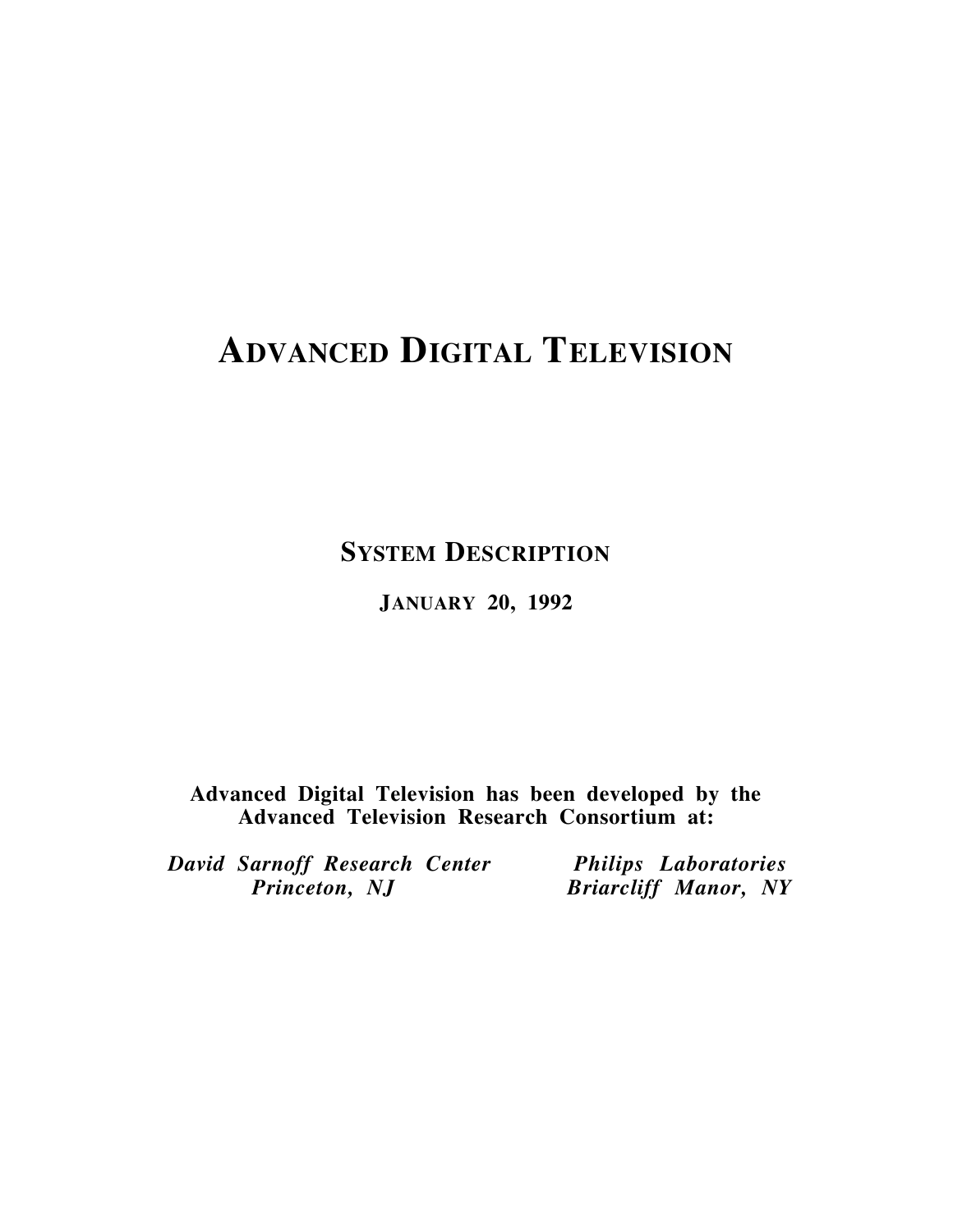*Special thanks is due to the outstanding team of scientists a n d engineers in the Advanced Television Research Consortium. ADTV is the result of contributions by many individuals:*

- at the David Sarnoff Research Center (Princeton, NJ) and Philips Laboratories (Briarcliff Manor, NY), who have conceived the ADTV system and are leading its development,
- at Thomson Consumer Electronics (Indianapolis, IN) and Philips Consumer Electronics Company (Knoxville, TN), who are partners in the development of ADTV and who have contributed invaluable expertise in the requirements and practical aspects of consumer electronics,
- at the National Broadcasting Company (New York, NY), who have contributed invaluable expertise in the requirements and practical aspects of television broadcasting,
- at Compression Labs, Inc. (San Jose, CA), who have contributed invaluable expertise in the requirements and practical aspects of other compressed video applications.

*Their innovative ideas and dedicated efforts will undoubtedly contribute to establishing High Definition Television in America.*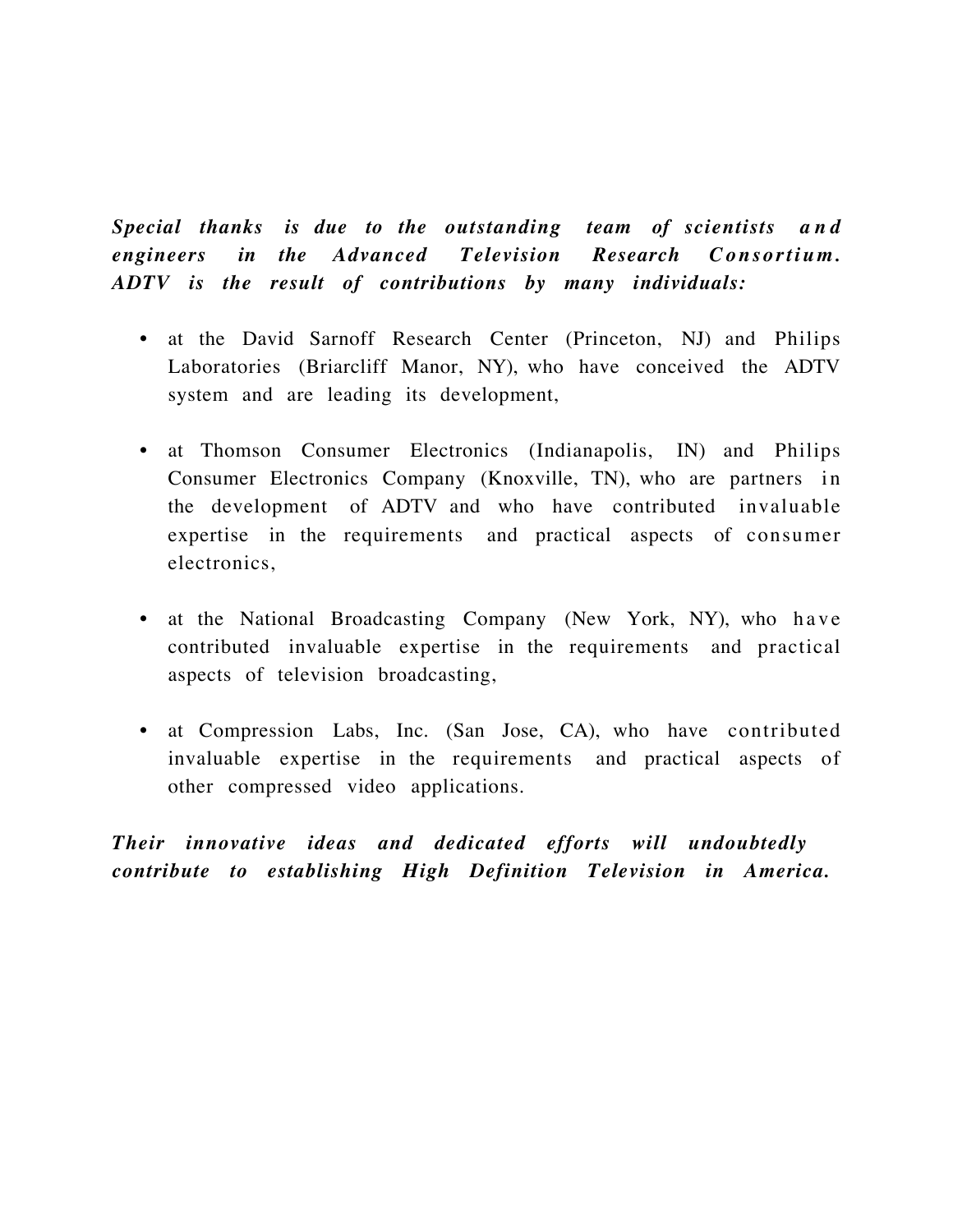### **ADTV EXECUTIVE SUMMARY**

Advanced Digital Television (ADTV) is an innovative digital HDTV system developed by the Advanced Television Research Consortium. ADTV has several unique attributes that contribute to its superior performance, flexibility and cost characteristics:

- MPEG video and audio compression
- Flexible video formats that provide choices of interlaced or progressive scan with rectangular or square pixels
- Separate video, audio and data packaging that allows a flexible mix of services
- A data format that is well-suited for both broadcast and data networks
- Receivers that disregard unrecognized types of data
- Two separate data carriers with different power levels
- A spectrally-shaped signal that *avoids* NTSC interference
- A high 24 Million bits per second total data rate

These unique attributes combine in powerful ways to give ADTV important advantages in the many important dimensions in which an HDTV system must be evaluated:

### **SUPERIOR HDTV PICTURE AND SOUND QUALITY**

ADTV combines MPEG compression, a standard that is the consensus of the world's leading compression experts, and a high 24 Million bits per second data rate to achieve superior HDTV picture and sound quality.

### **HIGHLY RELIABLE AND ROBUST PERFORMANCE FOR BROADCASTING**

ADTV transmits its sound and "viewable picture" data on a separate higher-power carrier, providing reliability and robustness against severely impaired transmission conditions that could temporarily disrupt reception of the additional data required for full HDTV quality pictures.

### **LOWEST INTERFERENCE WITH EXISTING NTSC SERVICE**

ADTV's unique spectrally-shaped signal uses the simple and effective approach of *avoiding* the high-power portions of an NTSC signal to simultaneously achieve low interference into existing NTSC service and high immunity from NTSC interference.

### **COVERAGE BETTER THAN OR EQUAL TO NTSC AND HIGH ACCOMMODATION**

The higher-power carrier in ADTV's unique spectrally-shaped signal is attenuated by NTSC receivers, allowing acceptable levels of NTSC interference with the increased simulcast transmission power and reduced co-channel spacing needed to provide outstanding coverage area and to accommodate most broadcasters with a simulcast channel.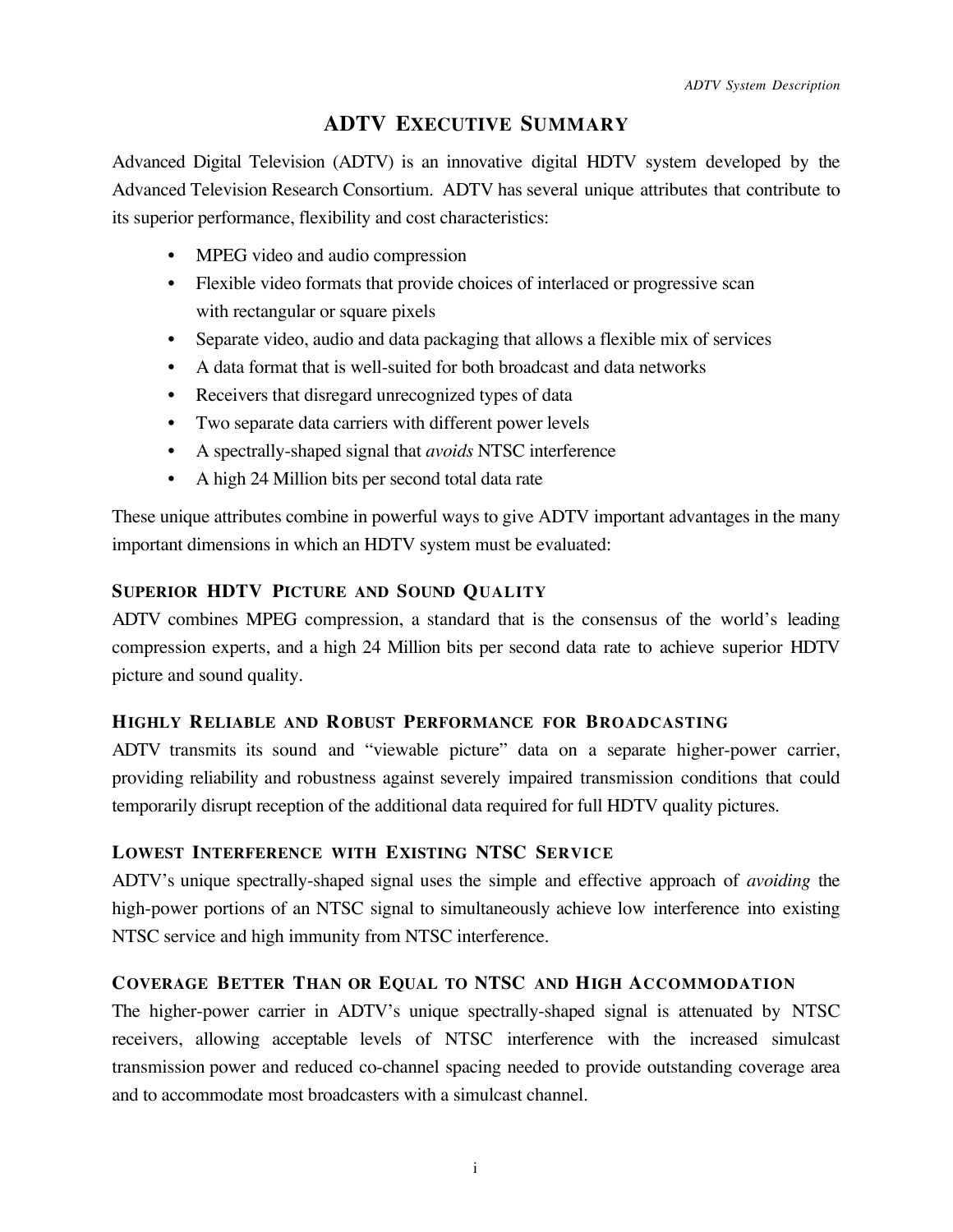### **MOST FLEXIBLE SCOPE OF SERVICES**

ADTV's Prioritized Data Transport format separately packages video, audio and auxiliary data and allows their mix to vary dynamically, giving video service providers the flexible scope of services needed to innovate new services and new kinds of programming.

### **GREATER INTEROPERABILITY AND EXTENSIBILITY FOR FUTURE GROWTH**

ADTV has flexible video formats that allow interlaced or progressive scanning with rectangular or square pixels, a layered architecture with data formats that are well-suited for both broadcast and data networks, and receivers that disregard unrecognized service types — features that provide greater interoperability and extensibility among consumer, computer and communication equipment and delivery media.

### **LOWER COST FOR BROADCASTERS, ALTERNATIVE MEDIA AND CONSUMERS**

ADTV leverages the ISO-MPEG standard to achieve the most powerful economy of all — a single video compression standard for all consumer, computer and broadcast equipment, which will eliminate the need for multiple encoder and decoder types and create important synergies and economies of scale.

### **CONCLUSIONS**

- ADTV has the outstanding HDTV picture and sound quality, transmission reliability and robustness, low-interference characteristics, and large coverage area required to be an effective HDTV simulcast system.
- ADTV has flexible operating characteristics that allow it to provide a broad scope of services, as well as the interoperability and extensibility needed to form the basis for new and innovative applications of HDTV in many industries.
- ADTV ensures low cost by its approach of building upon widely accepted standards.

ADTV will serve the public by providing high quality HDTV service at low cost, by enabling innovative new programming that will be delivered by broadcasters and other service providers, and by creating opportunities for innovative new consumer electronics and computer products. These attributes make Advanced Digital Television the best choice for an American HDTV simulcast standard.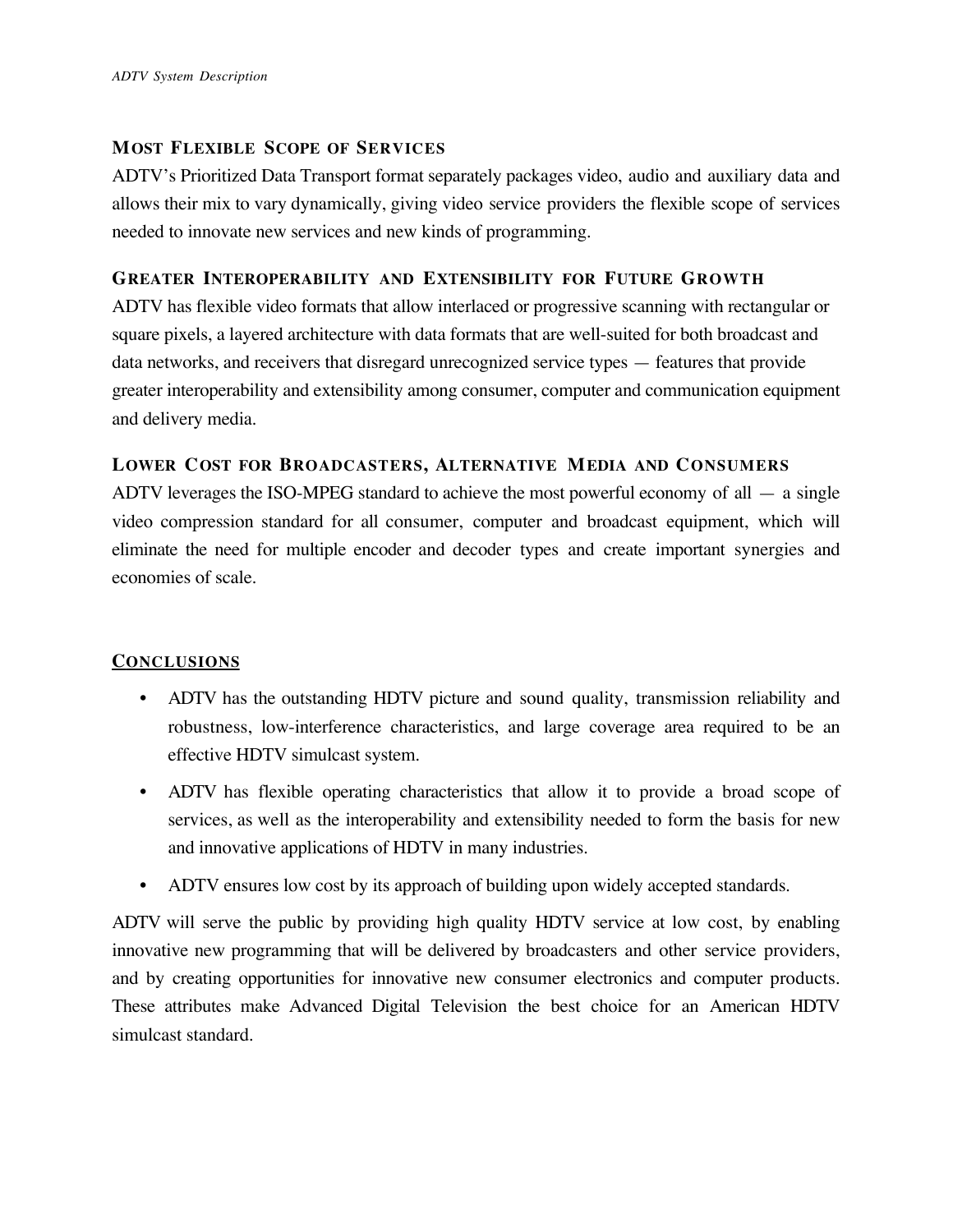### **ADTV TECHNICAL SUMMARY**

ADTV consists of MPEG++ video compression, MUSICAM audio compression, Prioritized Data Transport format and Spectrally-Shaped Quadrature Amplitude Modulation, integrated to operate in unison as an effective simulcast system. This technical summary outlines the fundamental techniques used by ADTV to achieve:

- Outstanding HDTV Picture and Sound Quality
- Reliable and Robust Performance Characteristics for Broadcasting
- Low Interference with Existing NTSC Service
- Coverage Area Greater Than or Equal to NTSC and High Accommodation
- A Flexible Scope of Services
- Interoperability and Extensibility
- Low Cost for Broadcasters, Alternative Media and Consumers

### **OUTSTANDING HDTV PICTURE AND SOUND QUALITY**

The combination of MPEG++ compression and SS-QAM's high 24 Mbps data rate achieves outstanding HDTV picture and sound quality. MPEG++ video data compression is based on the ISO-MPEG (International Standards Organization — Moving Picture Experts Group) standard. MPEG was developed by selecting and refining the best approaches for video data compression, based on side-by-side picture quality comparisons by video compression experts around the world. MPEG video compression achieves outstanding picture quality through several approaches:

- MPEG compression uses an adaptive motion-compensated Discrete Cosine Transform (DCT) that perceptually optimizes the picture encoding on a block-by-block basis.
- MPEG motion compensation uses bidirectional prediction (both forward and backward in time) to accurately predict frames. This allows more bits to be used for picture detail (instead of being used to correct motion prediction errors), which results in outstanding picture quality.
- MPEG has periodic frames that are always spatially coded. This preserves the ability to reconstruct pictures in fast-forward and reverse scanning modes from digital storage media.

ADTV's MPEG++ provides additional performance improvements for HDTV:

• ADTV's MPEG++ compression uses frame based coding. This is transparent to interlaced HDTV sources, and provides for *higher quality progressively scanned* film sources, with virtually no additional cost at the receiver.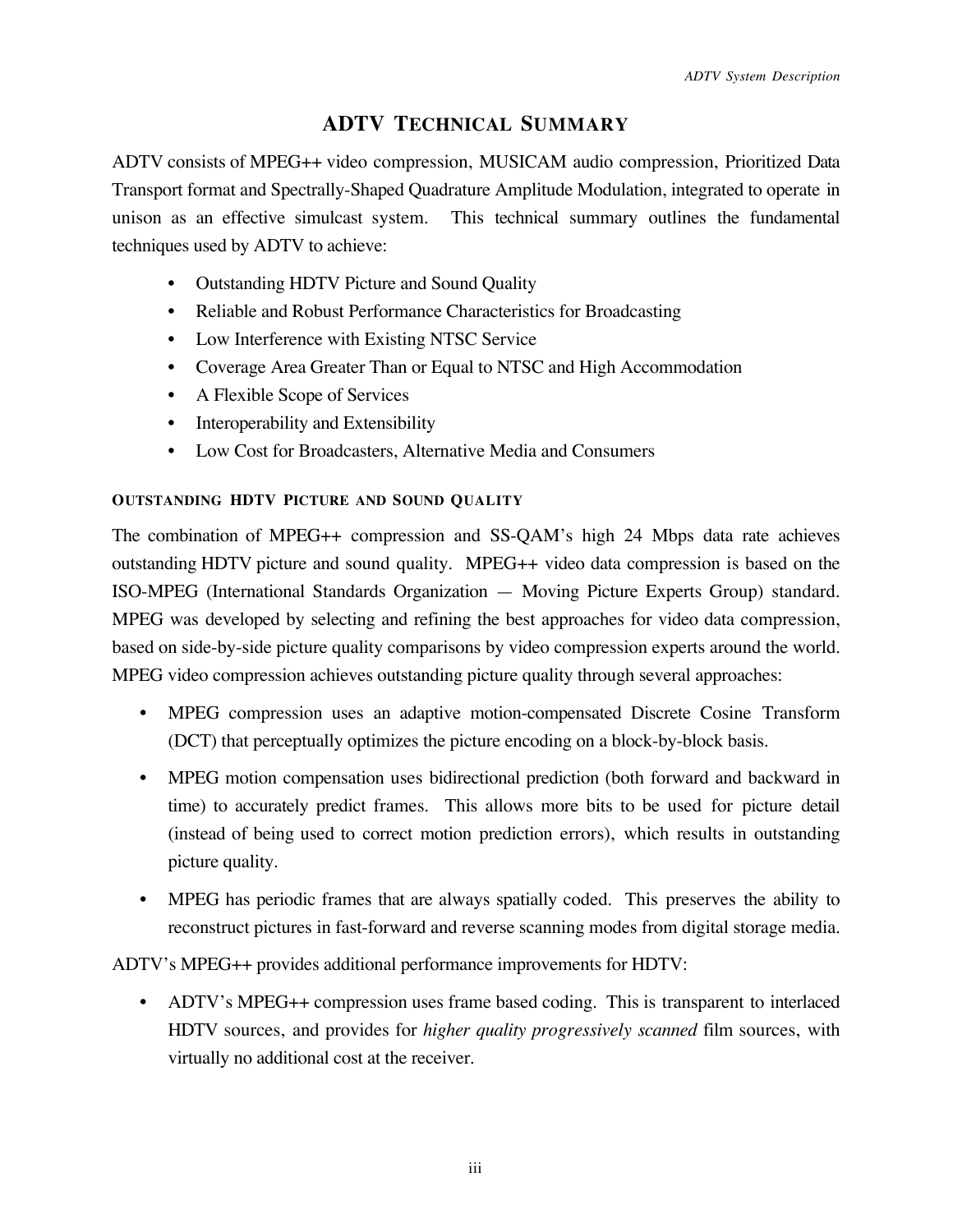• ADTV's MPEG++ compression uses a two-pass encoding scheme that allows bit allocation to be performed with perceptual weighting. This significantly reduces compression artifacts and improves picture quality.

The excellent compression performance of MPEG++ and the high 24 Mbps data rate provided by ADTV's SS-QAM modulation operate in conjunction to produce outstanding picture quality.

ADTV's MUSICAM audio data compression is also based on the ISO-MPEG standard. It was similarly developed by selecting and refining the best approaches for audio data compression, based on side-by-side listening tests by experts.

### **RELIABLE AND ROBUST PERFORMANCE CHARACTERISTICS FOR BROADCASTING**

ADTV transmits sound and "viewable picture" data with even greater reliability and robustness than the additional data required for full HDTV quality pictures. With this approach, ADTV achieves outstanding *availability*. ADTV will reliably deliver high-quality HDTV service to its entire coverage area under most transmission conditions, and it will deliver viewable pictures and sound to its entire coverage area even under severely impaired transmission conditions. ADTV achieves this reliability and robustness by its unique system design:

- ADTV separately transmits two classes of data High-Priority data and Standard-Priority data. Its High-Priority data is transmitted with extremely high reliability.
- ADTV's MPEG++ video compression is *prioritized* -- it produces *high-priority data* that provides a viewable picture, and additional *standard-priority data* that provides full HDTV quality. ADTV is designed to deliver viewable pictures with extremely high reliability.
- ADTV's MUSICAM compressed audio is treated entirely as *high-priority data,* so that high-quality sound is delivered with extremely high reliability.
- ADTV's Spectrally Shaped-Quadrature Amplitude Modulation (SS-QAM) signal provides two-tiered transmission. It consists of two *separate* trellis-coded 32-QAM data carriers a High-Priority carrier and a Standard-Priority carrier. Both carriers can be seen in the SS-QAM frequency spectrum shown below: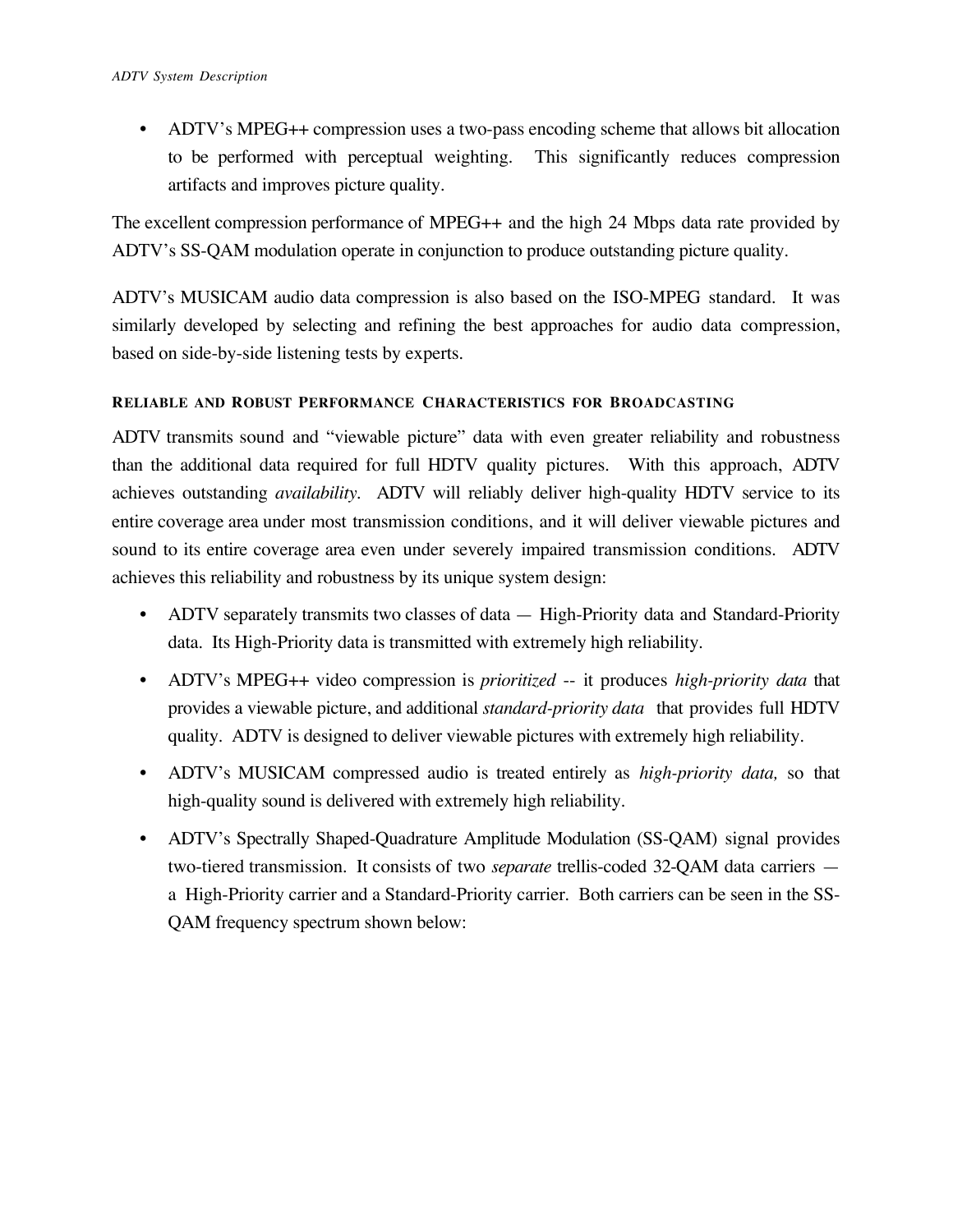

• ADTV coverage area is defined based on reliable reception of its Standard-Priority carrier, which provides full-quality HDTV service. The High-Priority carrier (containing viewable picture and sound data) is transmitted at a *higher power level*, providing transmission robustness.

ADTV also has other features that contribute to its robust performance:

- ADTV's Prioritized Data Transport packages and synchronizes both high-priority and standard-priority data for separate transmission. It has several "safety nets" that perform error correction, error detection, and error recovery to protect against transmission errors.
- Both of SS-QAM's data carriers are trellis-coded, and provide additional robustness in the presence of noise and interference.

#### **LOW INTERFERENCE CHARACTERISTICS REQUIRED FOR SIMULCASTING**

Low-interference characteristics are essential in order to perform simulcasting with reduced cochannel separation. ADTV achieves its low-interference characteristics through the virtues of its SS-QAM signal structure:

- ADTV is designed to operate with much lower power than an NTSC station. This substantially eliminates interference with NTSC co-channel stations, even with the reduced co-channel separation needed to accommodate most broadcasters with a simulcast channel.
- SS-QAM provides ADTV with high immunity to interference from higher-power NTSC stations, resulting in a coverage area that is not eroded by NTSC interference. It uses the simple and effective approach of *avoiding* the high-power picture and sound carriers of a co-channel NTSC signal. ADTV's SS-QAM frequency spectrum and an NTSC co-channel frequency spectrum are shown below: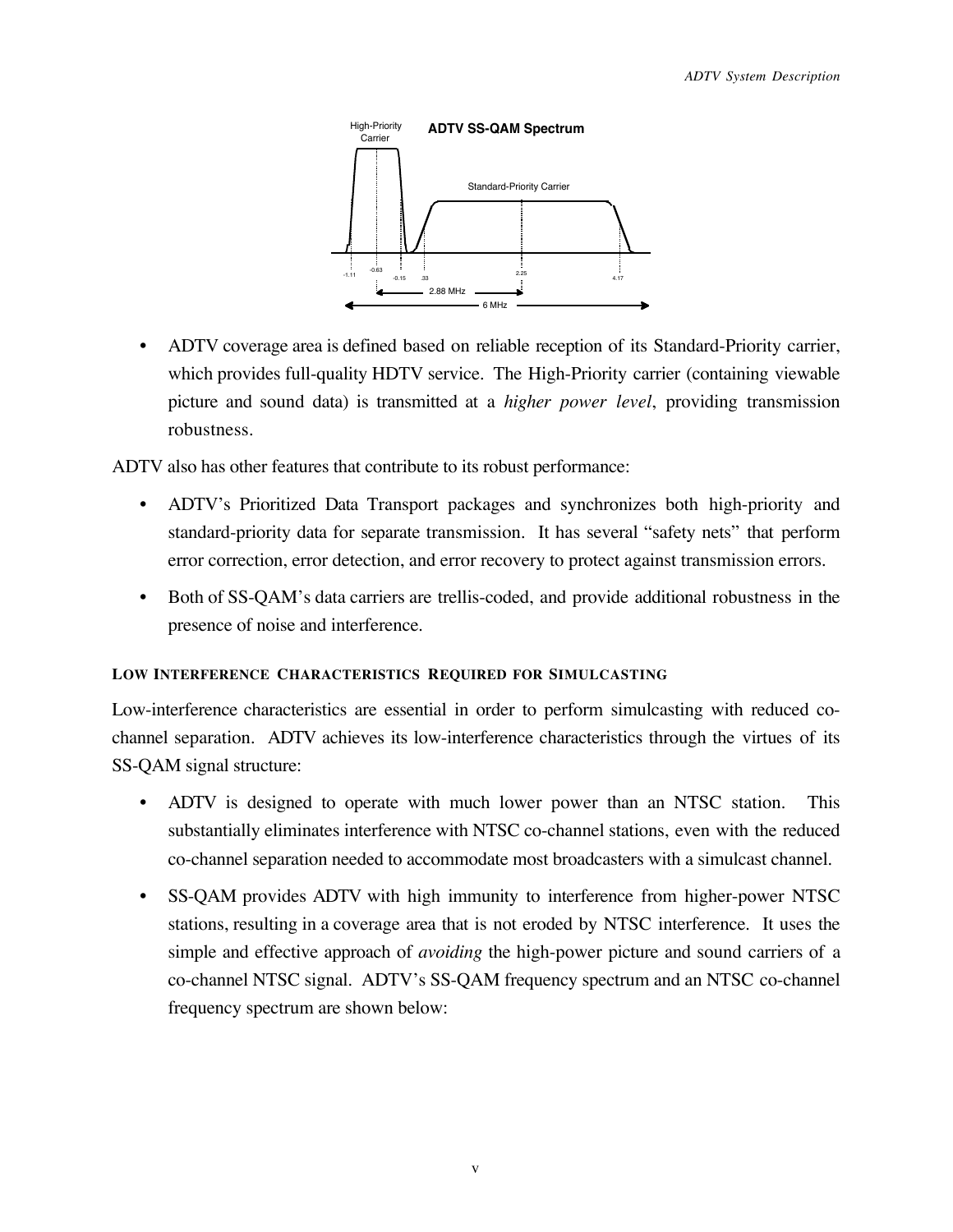

- Although SS-QAM's High-Priority carrier has higher power level, NTSC receivers are relatively immune to it  $-$  their Nyquist filter attenuates those frequencies. ADTV interference into NTSC is limited by the power of its Standard-Priority carrier, which results in an effective increase in ADTV coverage area at a given total power.
- SS-QAM's Standard-Priority carrier is friendly to co-channel NTSC receivers because it does not interfere with an NTSC co-channel signal's sound carrier.

### **COVERAGE AREA GREATER THAN OR EQUAL TO NTSC AND HIGH ACCOMMODATION**

In a simulcast HDTV environment, there are two factors that are of critical interest to broadcasters — how much coverage area a simulcast signal will reach, and how many broadcasters can be accommodated with a simulcast channel. The key approaches that allow ADTV to provide large coverage area and a high accommodation percentage are:

- SS-QAM's High-Priority carrier is attenuated by the Nyquist filter in NTSC receivers. This allows ADTV to have a higher power than signals with uniform spectral density, while causing comparable interference in NTSC receivers. This allows increased transmission power for greater range, and/or reduced co-channel spacing.
- ADTV's noise-limited coverage benefits from trellis coding each of SS-QAM's carriers. The High-Priority carrier has a threshold CNR of 11.1 dB and the Standard-Priority carrier has a threshold CNR of 16.1 dB.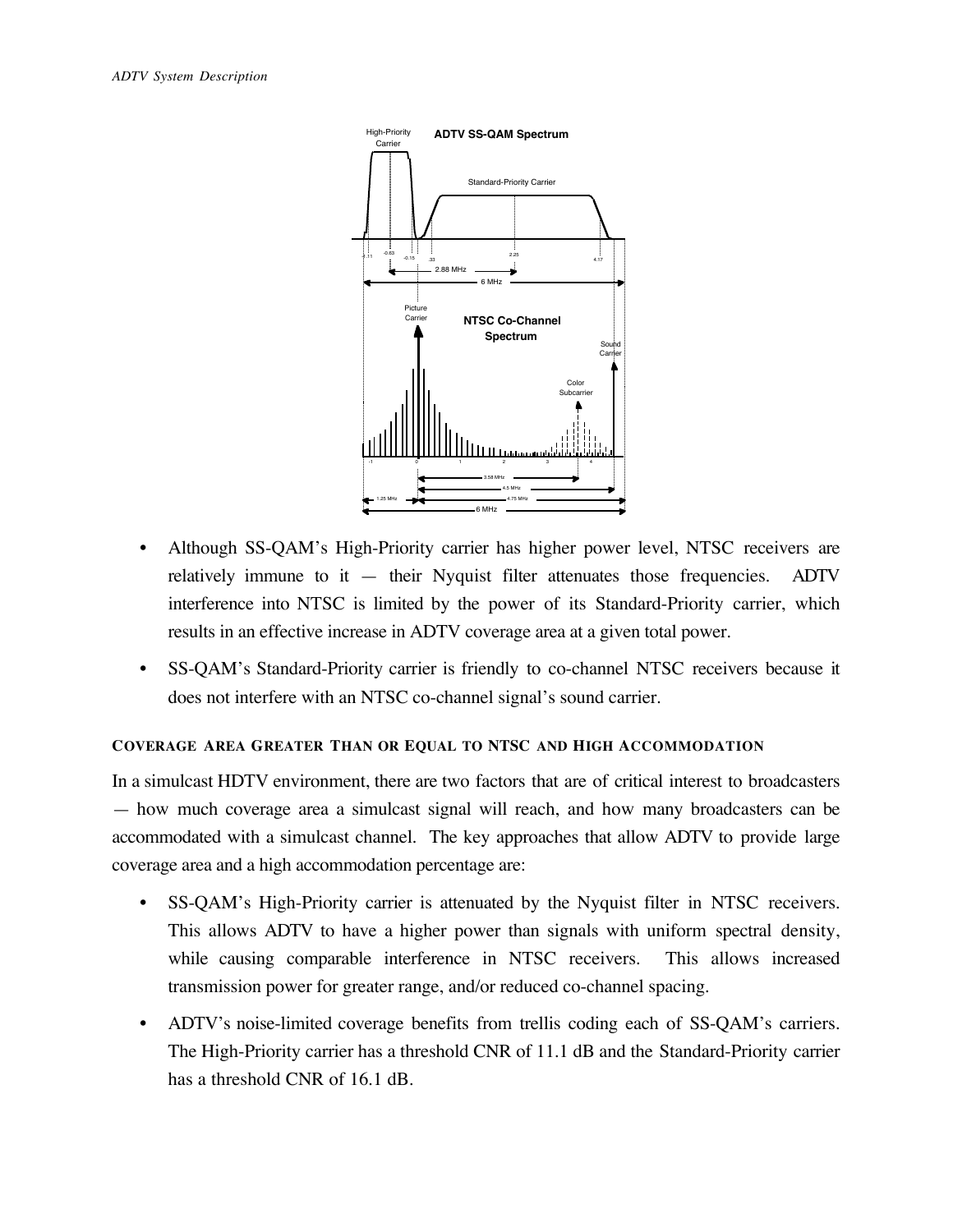- ADTV's interference-limited coverage benefits from SS-QAM's spectral shaping. SS-QAM's NTSC immunity prohibits the erosion of simulcast coverage area by interfering NTSC co-channel stations. For ADTV-NTSC co-channel separation larger than about 112 miles, essentially none of the ADTV coverage area is lost as a result of NTSC interference.
- ADTV's two-tier transmission allows coverage area to be based on approximately 97.5% time availability of its High-Priority carrier and 90% time availability of its Standard-Priority carrier.

The goals of achieving a large coverage area and a high accommodation percentage are inherently at odds with one another. ADTV provides many good options for simultaneously satisfying both of these requirements, such as:

| <b>ADTV-NTSC</b>             | <b>ACCOMMODATION</b> | <b>COVERAGE</b>       |
|------------------------------|----------------------|-----------------------|
| <b>CO-CHANNEL SPACING</b>    | PERCENTAGE           | $R$ ANGE <sup>1</sup> |
| 99 miles (160 km)            | $99.7\%$             | $50.7$ miles          |
| 112 miles $(180 \text{ km})$ | 98.4%                | 54.5 miles            |
| 124 miles $(200 \text{ km})$ | 95.8 $%$             | 58.6 miles            |
| 136 miles (220 km)           | 91.3 $\%$            | 62.5 miles            |

• A noise-limited range of 55.5 miles (the same as NTSC) can be provided with a co-channel spacing of 115 miles<sup>1</sup>. This will accommodate  $97.5\%$  of the broadcasters with a simulcast channel. (By comparison, NTSC provides a range of 55.5 miles and a minimum cochannel spacing of 155 miles).

ADTV provides other important capabilities and options for broadcasters (see Chapter 5):

- Broadcasters in especially difficult co-channel situations can reduce their coverage area, or they can slightly reduce their picture quality and select ADTV's 16-QAM option. ADTV (16-QAM) provides a noise-limited range of 55.5 miles with a co-channel spacing of 105.6 miles<sup>1</sup>, increasing the accommodation percentage to 98.8%.
- ADTV provides coverage area that is *superior* to NTSC in situations where co-channel interference constraints are not present.

Of course, the final tradeoffs involving the limit of acceptable NTSC interference, simulcast coverage area, and accommodation percentage for minimum-spaced co-channels are best made by the FCC in collaboration with broadcasters.

 $\overline{a}$ 

<sup>1</sup> Assuming that interference affects 15% of an adjacent NTSC co-channel's coverage area. This assumption is similar to the effect of 5 MW UHF NTSC-NTSC co-channel interference at the minimum allowed separation (155 miles).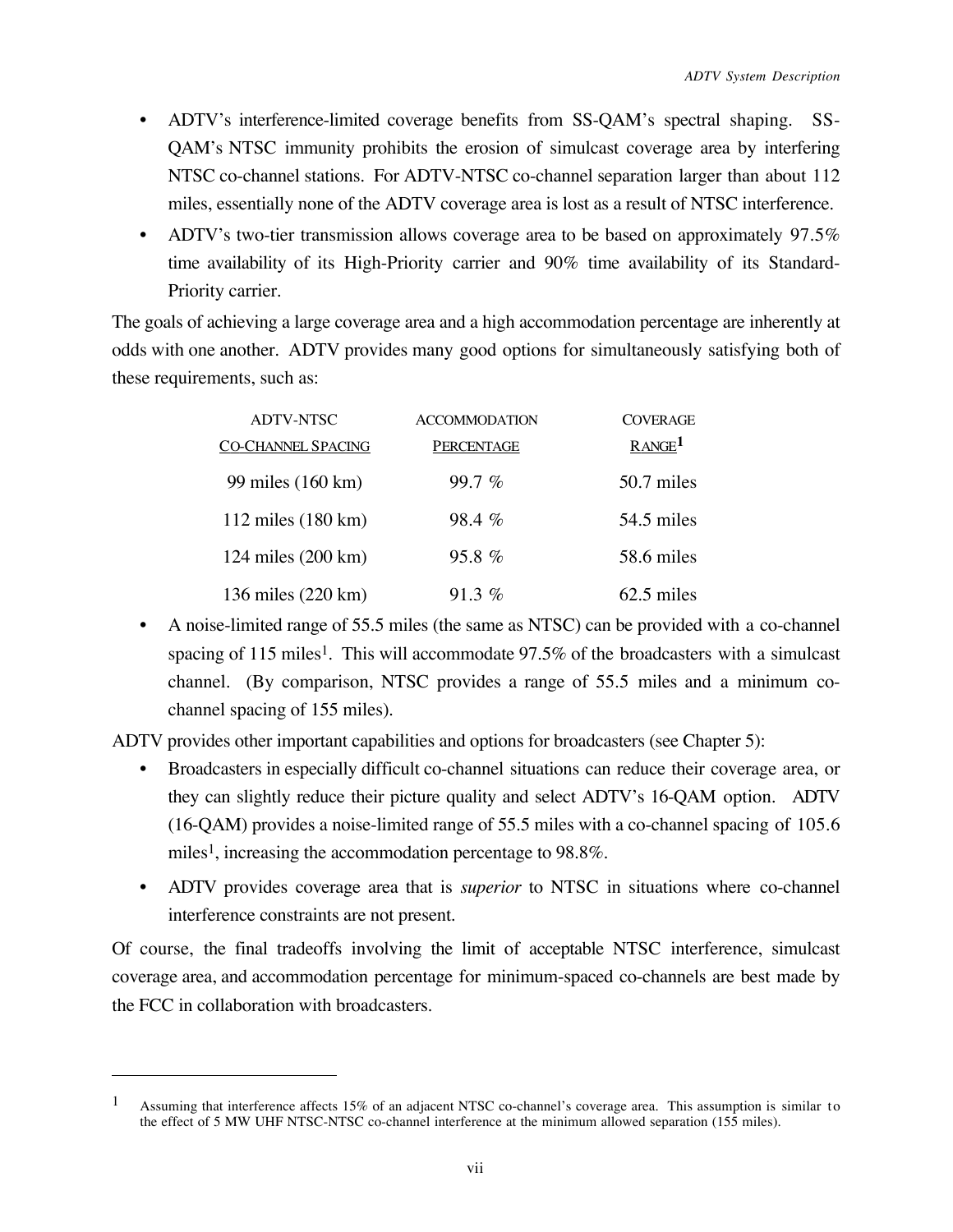### **A BROAD SCOPE OF SERVICES**

ADTV's Prioritized Data Transport format separately packages video, audio and auxiliary data and allows their mix to vary dynamically, giving video service providers the flexible scope of services needed to innovate new services and new kinds of programming. Some of ADTV's important capabilities are:

- The basic service provided by ADTV is HDTV video, two stereo sound pairs and auxiliary data (256 kbps), which are reliably delivered in its total capacity of 24 Mbps.
- ADTV offers total flexibility in the mix of video, audio and data services that can be provided to appropriately-featured receivers. It separately packages each *type* of data (e.g., video, audio, etc.) in its own set of transmission cells. Each cell has a *service type* byte that identifies its contents, and an ADTV data stream has no constraint on its types or sequence of cells. This capability provides for a scope of services ranging from eight stereo channels of audio, to broadcast distribution of computer software, to the transmission of very high resolution still images to computers.
- ADTV's mix of services can be dynamically allocated. This will enable broadcasters to send multiple "streams" of video, audio and data programming to their audience, all complementing or enhancing the basic program content. This capability can fundamentally change the nature of television programming, since it enables software to be broadcast to "smart receivers" that can operate in conjunction with the HDTV picture and sound. With this capability, ADTV will likely become a more interactive medium than today's television, enabling new forms of educational programming, games and entertainment programming.

### **INTEROPERABILITY AND EXTENSIBILITY FOR FUTURE GROWTH**

ADTV has been designed with interoperability and extensibility as important considerations. ADTV's features that provide interoperability among different types of media, as well as among a wide variety of consumer electronics, telecommunications, and computing equipment are:

- ADTV has two video formats (1440 x 960 and 1440 x 810) that respectively provide perceptually square pixels on an HDTV display or logically square pixels in the image.
- ADTV provides both interlaced and progressive scan video formats, at related temporal (field/frame) rates (59.94, 29.97 and 24) that are matched to HDTV and film production.
- ADTV's use of MPEG-based video and audio compression provides the possibility of interoperability with MPEG-based computer multimedia applications directly in the compressed bit stream format.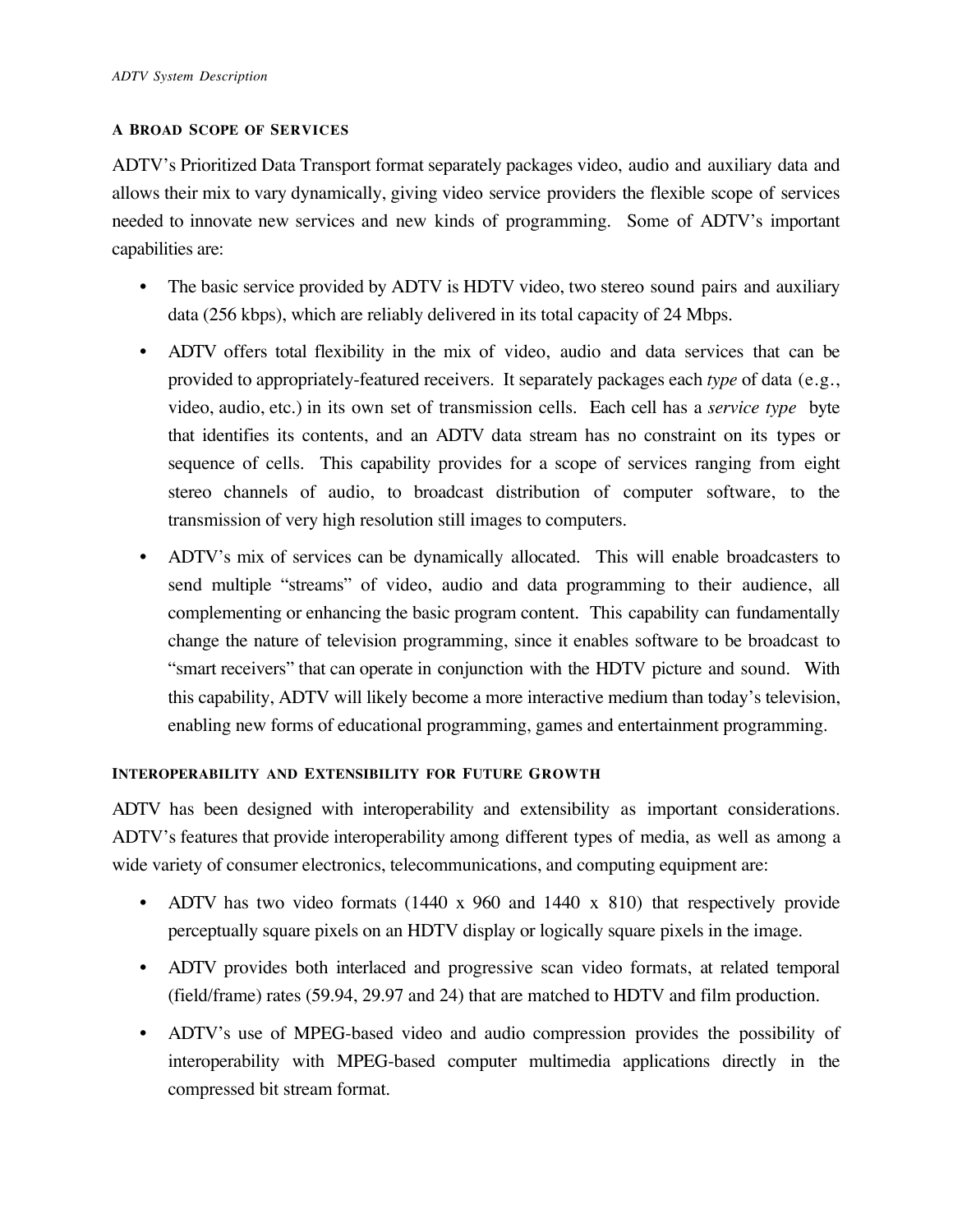• ADTV is a "layered" system that provides interoperability at any of its layers. This allows interoperability among various transmission media, data formats, compressed video and audio bit streams, and the uncompressed pictures and sound.

Future growth will also require extensibility, to ensure that new products and services can be provided within the framework of an established standard. ADTV provides *open-ended extensibility* through its Prioritized Data Transport format:

• An ADTV receiver will *disregard* any cell with a service type that it does not recognize or cannot process. This will eliminate future "backward-compatibility" problems in the installed base of receivers, removing a crucial constraint from the introduction of new services.

These capabilities pave the way for delivering many new features or services using the ADTV standard, ranging from compatible HDTV stereo (3-D) television, to new interactive entertainment forms, to compatible ultra-high definition television. With future improvements to its compression, ADTV's higher-power, narrow bandwidth High-Priority carrier even provides the opportunity to provide service to "personal video" receivers that are small, economical and mobile.

### **LOW COST FOR BROADCASTERS, ALTERNATE MEDIA AND CONSUMERS**

ADTV leverages the ISO-MPEG standard to achieve the most powerful economy of all — a single video compression standard for all consumer and computer delivery media, which will eliminate the need for multiple decoder types and create important synergies and economies of scale. ADTV provides this opportunity:

- ADTV's MPEG video and MUSICAM audio are based on the International Standards Organization MPEG compression standards. MPEG has achieved a great degree of worldwide consensus, and it will be used in many new computer and consumer electronics applications.
- ADTV's transmission is based on QAM transmission, a standard technique that is used in microwave communications as well as at lower speeds in computer modems.

Leveraging standards also creates important cost-reducing economies of scale. The largest factor in reducing cost is high production volume and associated commodity pricing of essential integrated circuits. ADTV's standards-based approach is advantageous in two ways:

• At the time of its introduction, ADTV will benefit from the established momentum of the MPEG video and audio standards. High-volume production of MPEG video and audio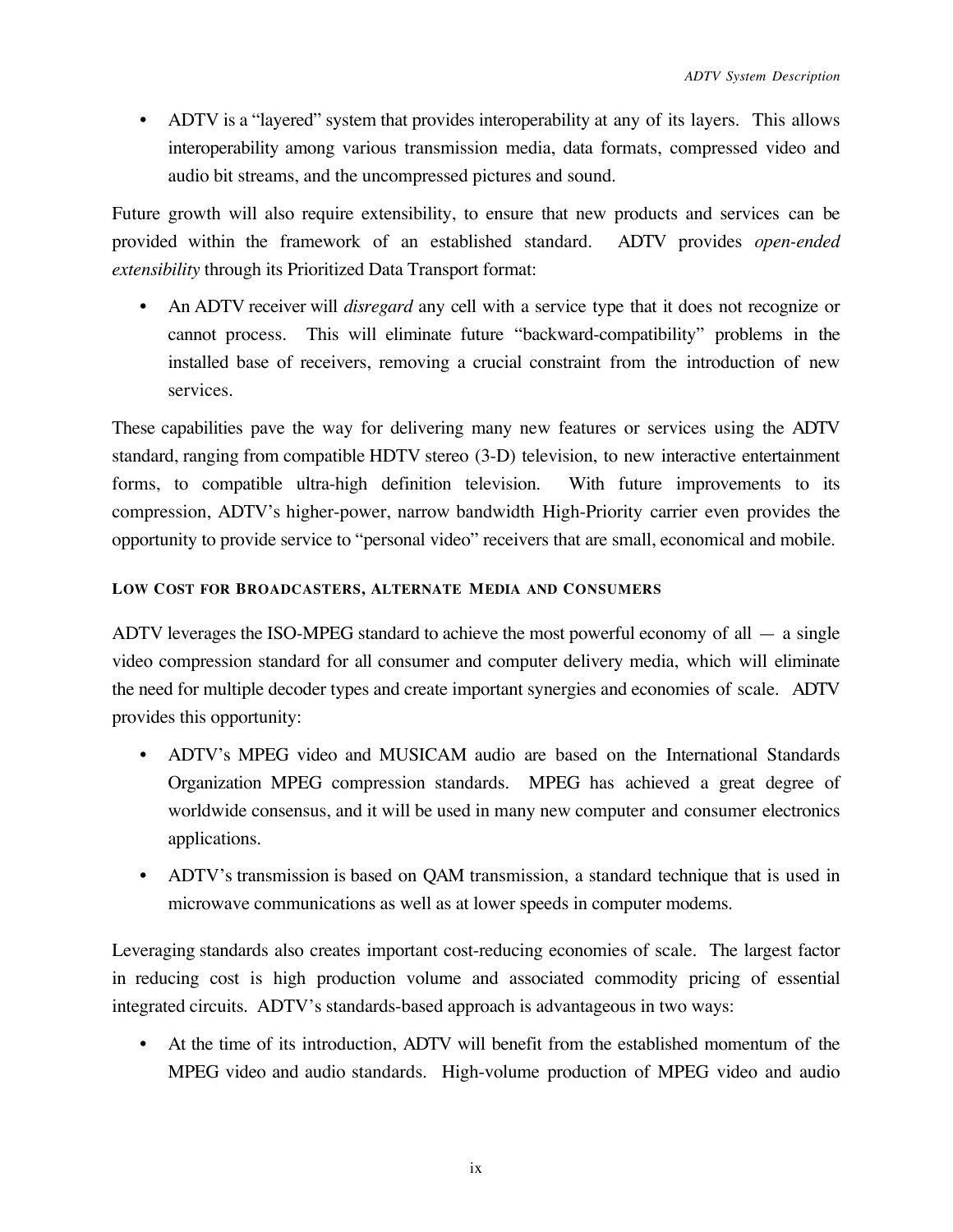decoder ICs will help to cost-reduce the most complex electronic portions of an ADTV receiver, resulting in accelerated receiver penetration.

• Over the long term, a standards-based approach will result in the use of common (or at least similar) devices in both the consumer and computer industries. The resulting high-volume production and commonality will benefit both industries, as well as the consumer.

ADTV also has attributes that contribute to low cost for program producers, broadcasters, and alternative delivery media:

- ADTV's 59.94 field rate is identical to NTSC this eliminates temporal artifacts and the need for frame synchronization in mixed ADTV-NTSC production environments.
- ADTV's 1440 x 960, 1050-line scanning format is cost effective in the production studio. Its 2:1 vertical ratio with 525-line (NTSC) video and 2:1 horizontal ratio with the CCIR Rec. 601 sampling standard used in 525-line D1 tape recorders offers economical transcoding in mixed ADTV-NTSC production environments.

Other aspects of ADTV that contribute to low cost for consumers are:

- ADTV's 1050-line scan format is cost-effective in the receiver. The 2:1 vertical ratio with 525-line NTSC allows economical combination (ADTV-NTSC) receivers. In addition, the required 2H deflection system is practical and economical.
- ADTV's 1440 x 960 format is well-matched to low-cost memory devices. The 16 Mbit DRAM frame memories in an ADTV receiver are predicted to cost about \$13 each in 1996.
- ADTV's data format is similar to broadband data network formats. This creates potential economy of scale for interface ICs that are common to HDTV and telecommunications.
- MPEG compression was designed for digital storage media and provides important capabilities for a viewable picture in fast-forward and reverse in VCRs, as well as random access capabilities for disks.

### **CONCLUSIONS**

ADTV has the outstanding HDTV picture and sound quality, transmission reliability and robustness, low-interference characteristics, and large coverage area required to be an effective HDTV simulcast system. ADTV also has flexible operating characteristics that allow it to provide a broad scope of services, as well as the interoperability and extensibility needed to form the basis for new and innovative applications of HDTV in many industries. And ADTV ensures low cost by its approach of leveraging other widely accepted standards.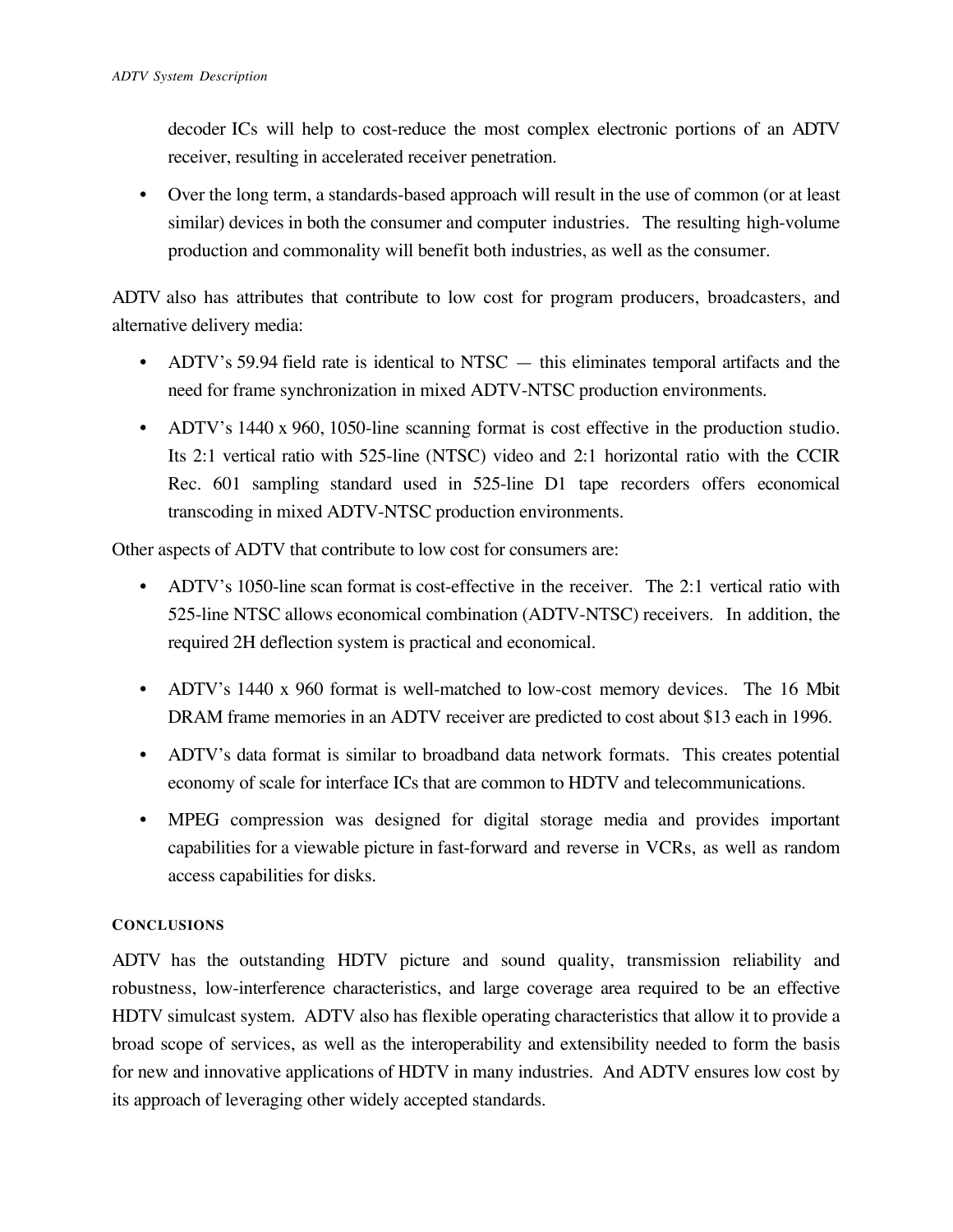### **TABLE OF CONTENTS**

| 1. |     |       |                                                                 |  |
|----|-----|-------|-----------------------------------------------------------------|--|
|    | 1.1 |       |                                                                 |  |
|    | 1.2 |       |                                                                 |  |
|    | 1.3 |       |                                                                 |  |
|    |     | 1.3.1 |                                                                 |  |
|    |     | 1.3.2 |                                                                 |  |
|    |     | 1.3.3 | Spectrally Shaped Quadrature Amplitude Modulation7              |  |
|    |     | 1.3.4 |                                                                 |  |
|    | 1.4 |       |                                                                 |  |
|    |     | 1.4.1 |                                                                 |  |
|    |     | 1.4.2 | Prioritized Data Transport - Dynamic Allocation of Capacity  16 |  |
|    |     | 1.4.3 | SS-QAM Transmission Modes and Media Interoperability 17         |  |
|    | 1.5 |       |                                                                 |  |
|    |     | 1.5.1 |                                                                 |  |
|    |     | 1.5.2 |                                                                 |  |
|    | 1.6 |       |                                                                 |  |
| 2. |     |       |                                                                 |  |
|    | 2.1 |       |                                                                 |  |
|    | 2.2 |       |                                                                 |  |
|    | 2.3 |       |                                                                 |  |
|    | 2.4 |       |                                                                 |  |
|    | 2.5 |       |                                                                 |  |
|    | 2.6 |       |                                                                 |  |
|    | 2.7 |       |                                                                 |  |
|    | 2.8 |       |                                                                 |  |
|    |     |       |                                                                 |  |
| 3. |     |       |                                                                 |  |
|    | 3.1 |       |                                                                 |  |
|    | 3.2 |       |                                                                 |  |
|    |     | 3.2.1 |                                                                 |  |
|    |     | 3.2.2 |                                                                 |  |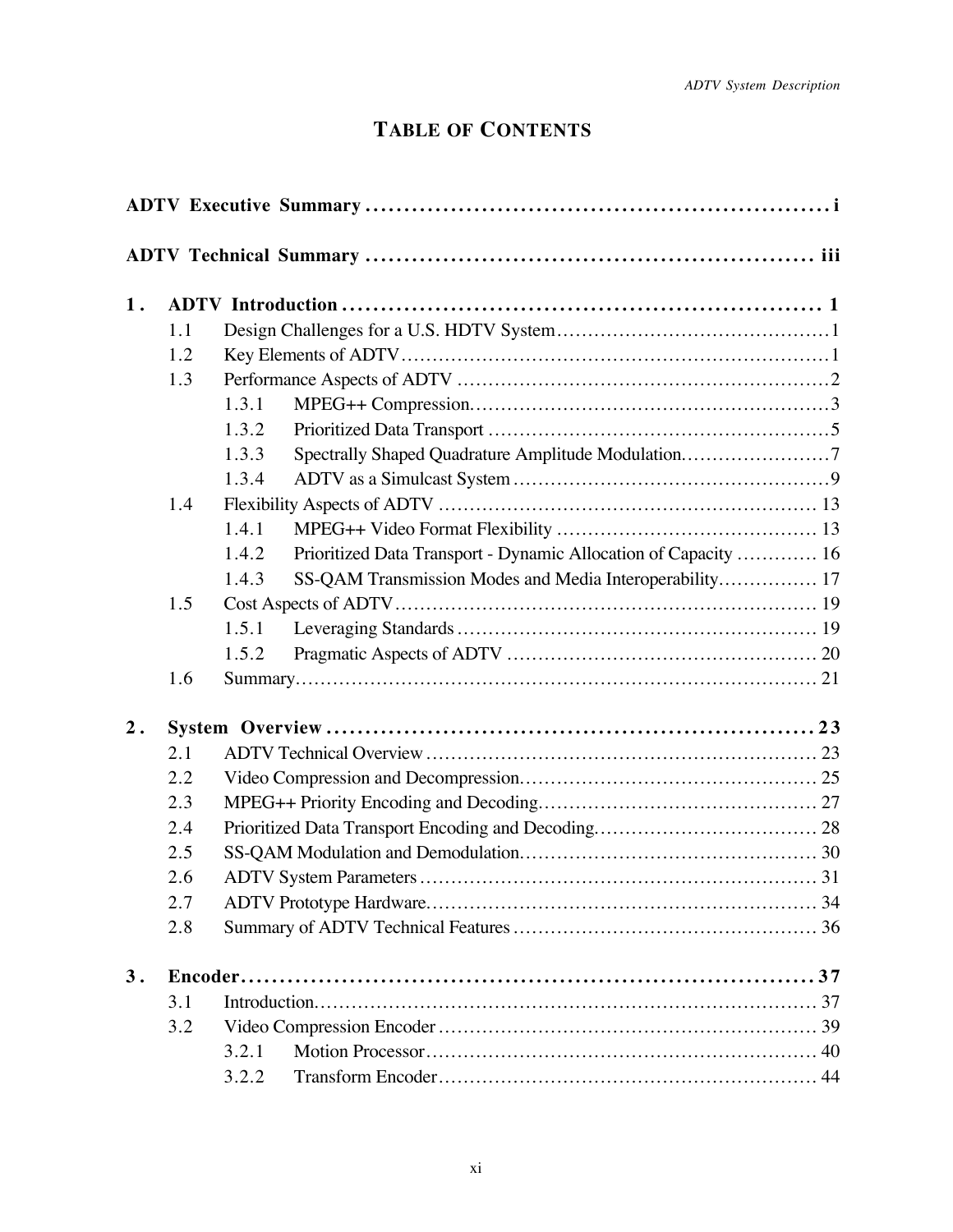## TABLE OF CONTENTS (CONT'D)

|                  | 3.3 |                                                             |
|------------------|-----|-------------------------------------------------------------|
|                  |     | 3.3.1                                                       |
|                  |     | 3.3.2                                                       |
|                  | 3.4 |                                                             |
|                  | 3.5 |                                                             |
|                  |     | 3.5.1                                                       |
|                  |     | 3.5.2                                                       |
|                  |     | 3.5.3                                                       |
|                  |     | 3.5.4                                                       |
|                  |     | 3.5.5                                                       |
|                  | 3.6 |                                                             |
|                  | 3.7 |                                                             |
|                  |     |                                                             |
| $\overline{4}$ . |     |                                                             |
|                  | 4.1 |                                                             |
|                  | 4.2 |                                                             |
|                  |     | 4.2.1                                                       |
|                  |     | 4.2.2                                                       |
|                  |     | 4.2.3                                                       |
|                  |     | 4.2.4                                                       |
|                  | 4.3 |                                                             |
|                  |     | 4.3.1                                                       |
|                  |     | 4.3.2                                                       |
|                  | 4.4 |                                                             |
|                  | 4.5 |                                                             |
|                  | 4.6 |                                                             |
| 5.               |     |                                                             |
|                  | 5.1 |                                                             |
|                  | 5.2 |                                                             |
|                  |     | 5.2.1                                                       |
|                  |     | 5.2.2                                                       |
|                  | 5.3 |                                                             |
|                  |     | 5.3.1                                                       |
|                  |     | 5.3.2                                                       |
|                  |     | 5.3.3                                                       |
|                  |     | 5.3.4                                                       |
|                  |     | 5.3.5                                                       |
|                  | 5.4 | ADTV Coverage Area and Channel Accommodation Percentage 105 |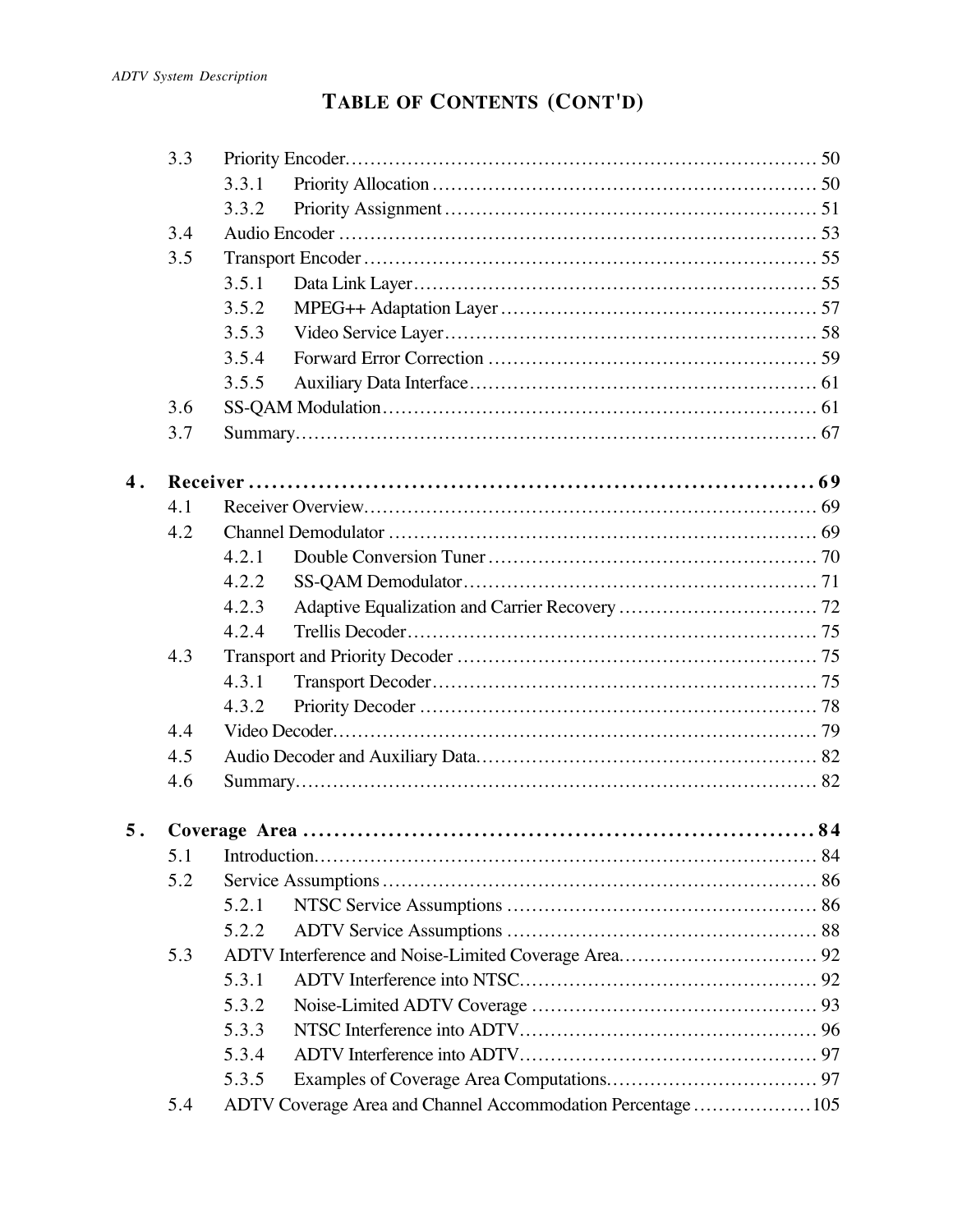## TABLE OF CONTENTS (CONT'D)

|    | 5.5  |  |
|----|------|--|
|    | 5.6  |  |
| 6. |      |  |
|    | 6.1  |  |
|    | 6.2  |  |
|    | 6.3  |  |
|    | 6.4  |  |
|    | 6.5  |  |
|    | 6.6  |  |
|    | 6.7  |  |
|    | 6.8  |  |
|    | 6.9  |  |
|    | 6.10 |  |
|    |      |  |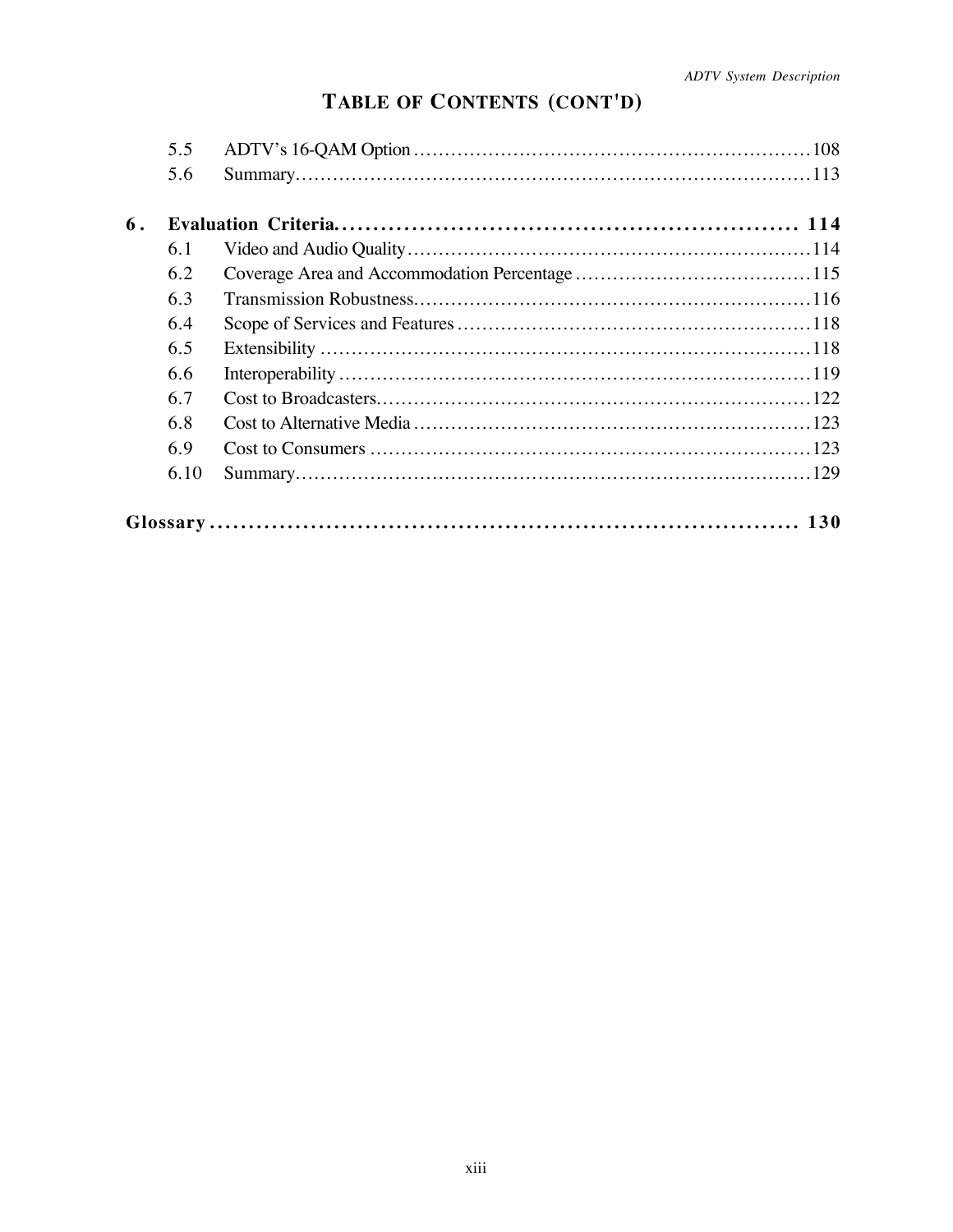### **LIST OF FIGURES**

| Figure 1.1  |                                                                              |
|-------------|------------------------------------------------------------------------------|
| Figure 1.2  |                                                                              |
| Figure 1.3  | ADTV's SS-QAM Spectrum and its relationship to an NTSC co-channel spectrum 8 |
| Figure 1.4  |                                                                              |
| Figure 1.5  |                                                                              |
| Figure 1.6  |                                                                              |
| Figure 1.7  | Frame-based coding is transparent to interlaced and progressive scanning 15  |
| Figure 1.8  |                                                                              |
| Figure 2.1  |                                                                              |
| Figure 2.2  |                                                                              |
| Figure 2.3  |                                                                              |
| Figure 3.1  | A Group of Pictures (GOP) and their temporal prediction relationships.  38   |
| Figure 3.2  |                                                                              |
| Figure 3.3  |                                                                              |
| Figure 3.4  |                                                                              |
| Figure 3.5  | Functional Block Diagram of the MPEG Video Compression Encoder 40            |
| Figure 3.6  |                                                                              |
| Figure 3.7  |                                                                              |
| Figure 3.8  |                                                                              |
| Figure 3.9  |                                                                              |
| Figure 3.10 |                                                                              |
| Figure 3.11 |                                                                              |
| Figure 3.12 |                                                                              |
| Figure 3.13 |                                                                              |
| Figure 3.14 |                                                                              |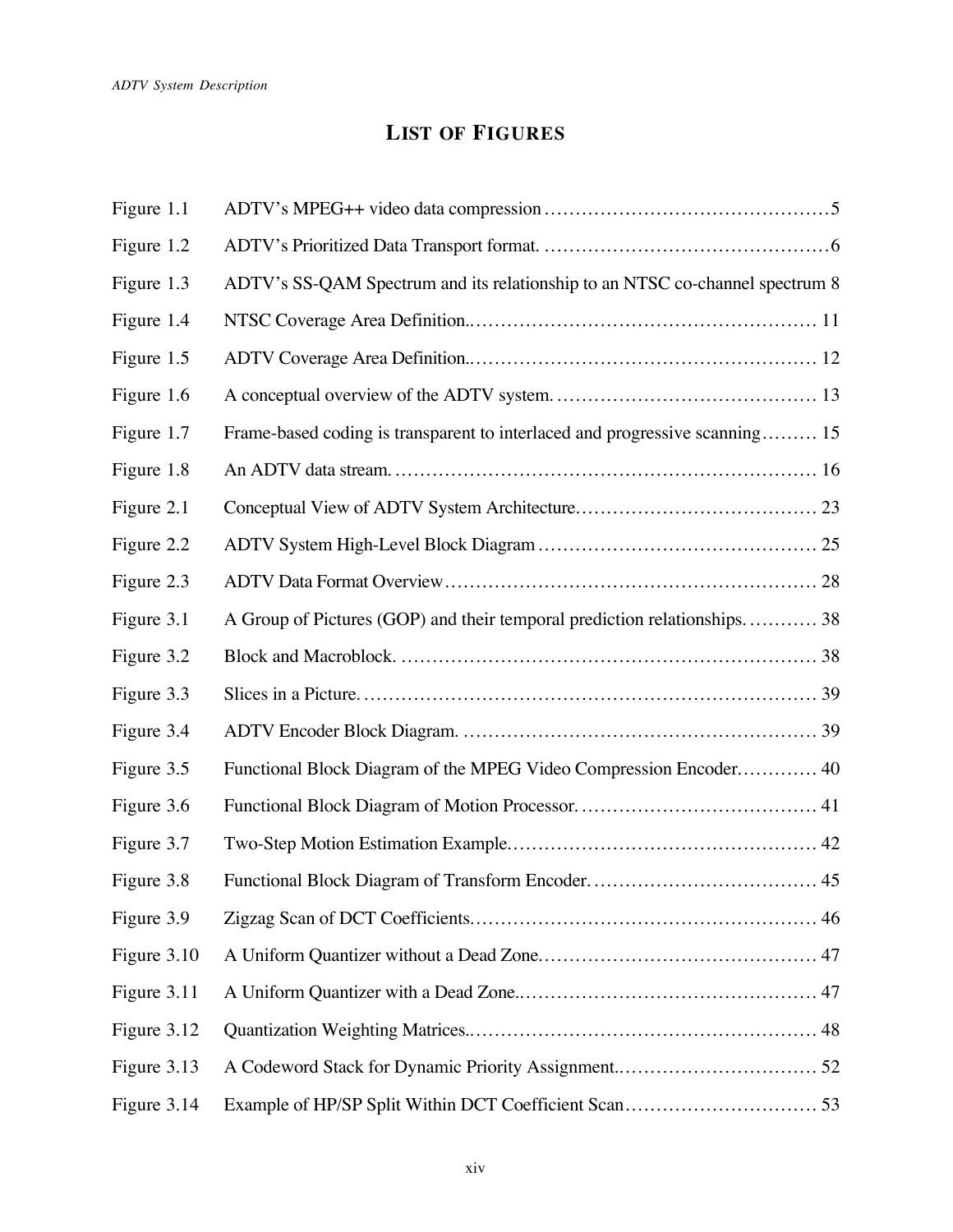## **LIST OF FIGURES (CONT'D)**

| Figure 3.15 |                                                                        |  |
|-------------|------------------------------------------------------------------------|--|
| Figure 3.16 |                                                                        |  |
| Figure 3.17 |                                                                        |  |
| Figure 3.18 |                                                                        |  |
| Figure 3.19 |                                                                        |  |
| Figure 3.20 |                                                                        |  |
| Figure 3.21 |                                                                        |  |
| Figure 3.22 |                                                                        |  |
| Figure 3.23 |                                                                        |  |
| Figure 3.24 |                                                                        |  |
| Figure 4.1  |                                                                        |  |
| Figure 4.2  |                                                                        |  |
| Figure 4.3  |                                                                        |  |
| Figure 4.4  |                                                                        |  |
| Figure 4.5  |                                                                        |  |
| Figure 4.6  |                                                                        |  |
| Figure 4.7  |                                                                        |  |
| Figure 4.8  |                                                                        |  |
| Figure 4.9  |                                                                        |  |
| Figure 5.1  |                                                                        |  |
| Figure 5.2  | Effect of SS-QAM Signal on the Baseband of A Co-Channel NTSC Signal 91 |  |
| Figure 5.3  |                                                                        |  |
| Figure 5.4  |                                                                        |  |
| Figure 5.5  |                                                                        |  |
| Figure 5.6  | NTSC and ADTV Co-Channel Stations with 112 Mile Separation100          |  |
| Figure 5.7  | NTSC and ADTV Co-Channel Stations with 55.5 Mile ADTV coverage102      |  |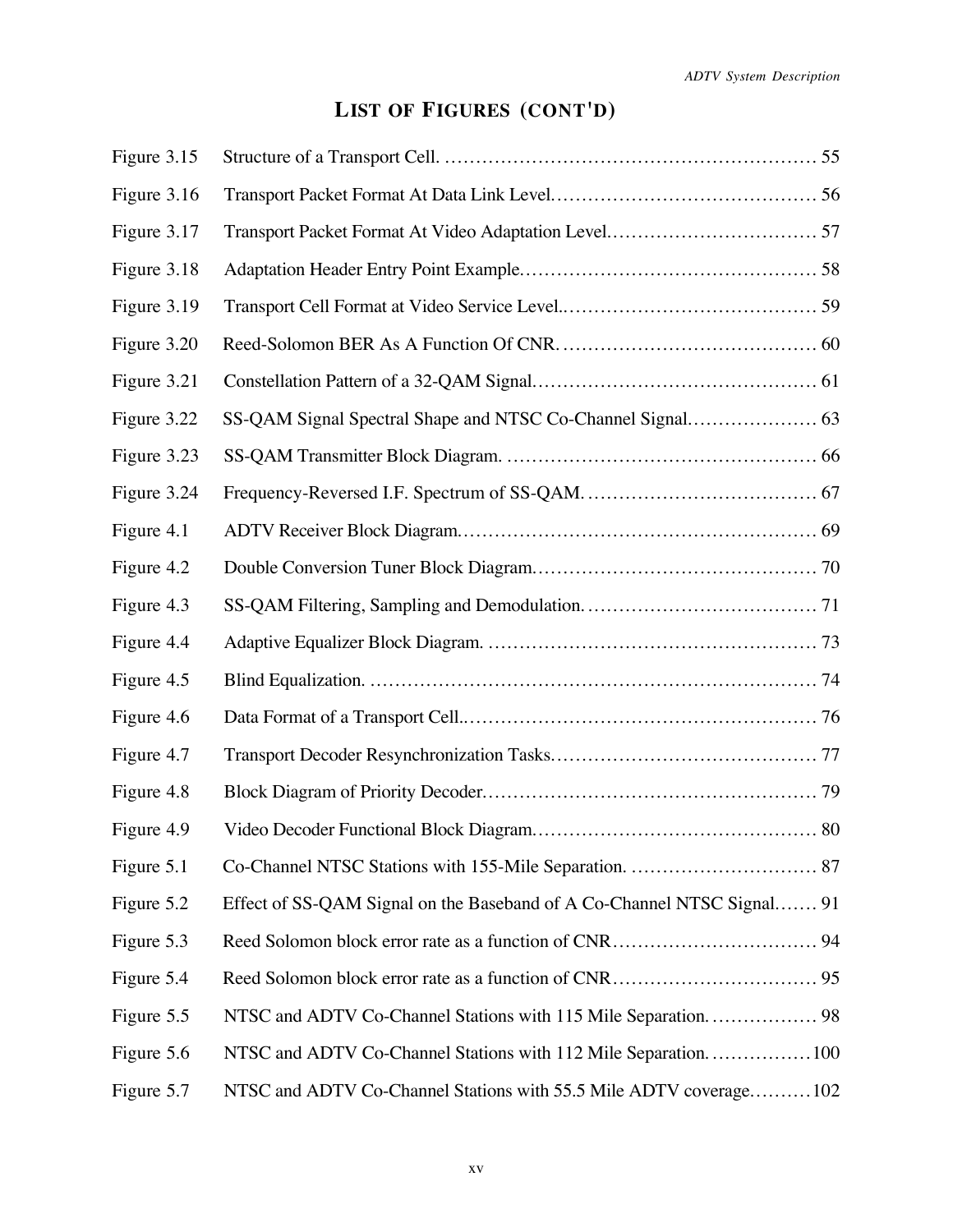## **LIST OF FIGURES (CONT'D)**

| Figure 5.8    | NTSC and ADTV Co-Channel Stations with 125 Mile Separation 104      |  |
|---------------|---------------------------------------------------------------------|--|
| Figure 5.9    |                                                                     |  |
| Figure $5.10$ |                                                                     |  |
| Figure $5.11$ | ADTV(16-QAM) Coverage as a function of Co-channel Spacing 112       |  |
| Figure $5.12$ | ADTV(16-QAM) Coverage as a function of Accommodation Percentage 112 |  |
| Figure 6.1    |                                                                     |  |
| Figure 6.2    |                                                                     |  |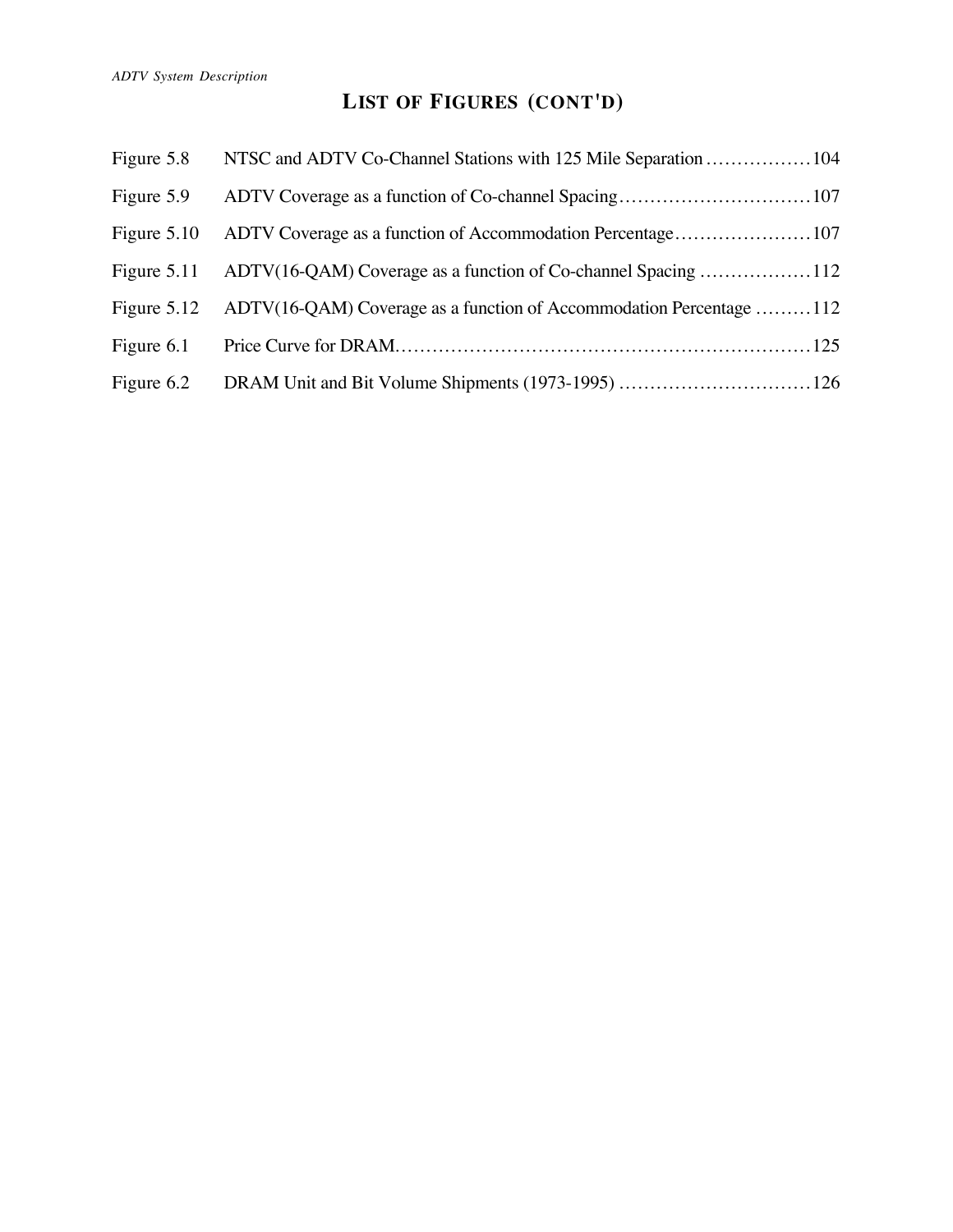### **LIST OF TABLES**

| Table 1.1 |                                                                        |
|-----------|------------------------------------------------------------------------|
| Table 2.1 | SS-QAM Data Rates for 32-QAM nominal mode and 16-QAM optional mode 31  |
| Table 2.2 |                                                                        |
| Table 2.3 |                                                                        |
| Table 3.1 |                                                                        |
| Table 3.2 |                                                                        |
| Table 3.3 |                                                                        |
| Table 3.4 | SS-QAM Data Rates for 32-QAM nominal mode and 16-QAM optional mode  65 |
| Table 5.1 | NTSC Service Area Assumptions and Coverage at UHF 86                   |
| Table 5.2 |                                                                        |
| Table 5.3 |                                                                        |
| Table 5.4 | Co-Channel NTSC and ADTV Parameters for 115 Mile Separation  99        |
| Table 5.5 | Co-Channel NTSC and ADTV Parameters for 112 Mile Separation 101        |
| Table 5.6 | Co-Channel NTSC and ADTV Parameters for 55.5 Mile ADTV Coverage  103   |
| Table 5.7 |                                                                        |
| Table 5.8 |                                                                        |
| Table 6.1 |                                                                        |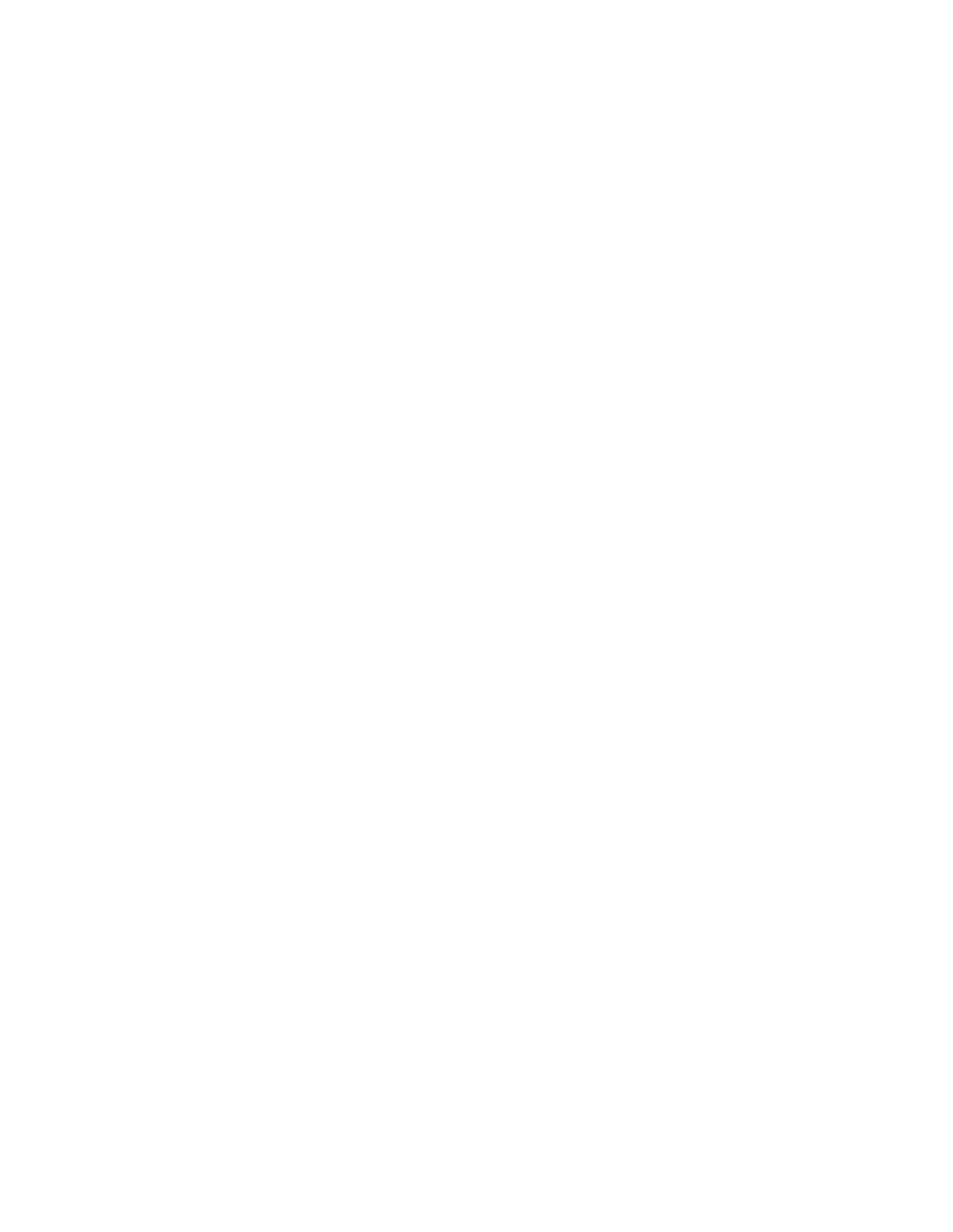*ADTV System Description*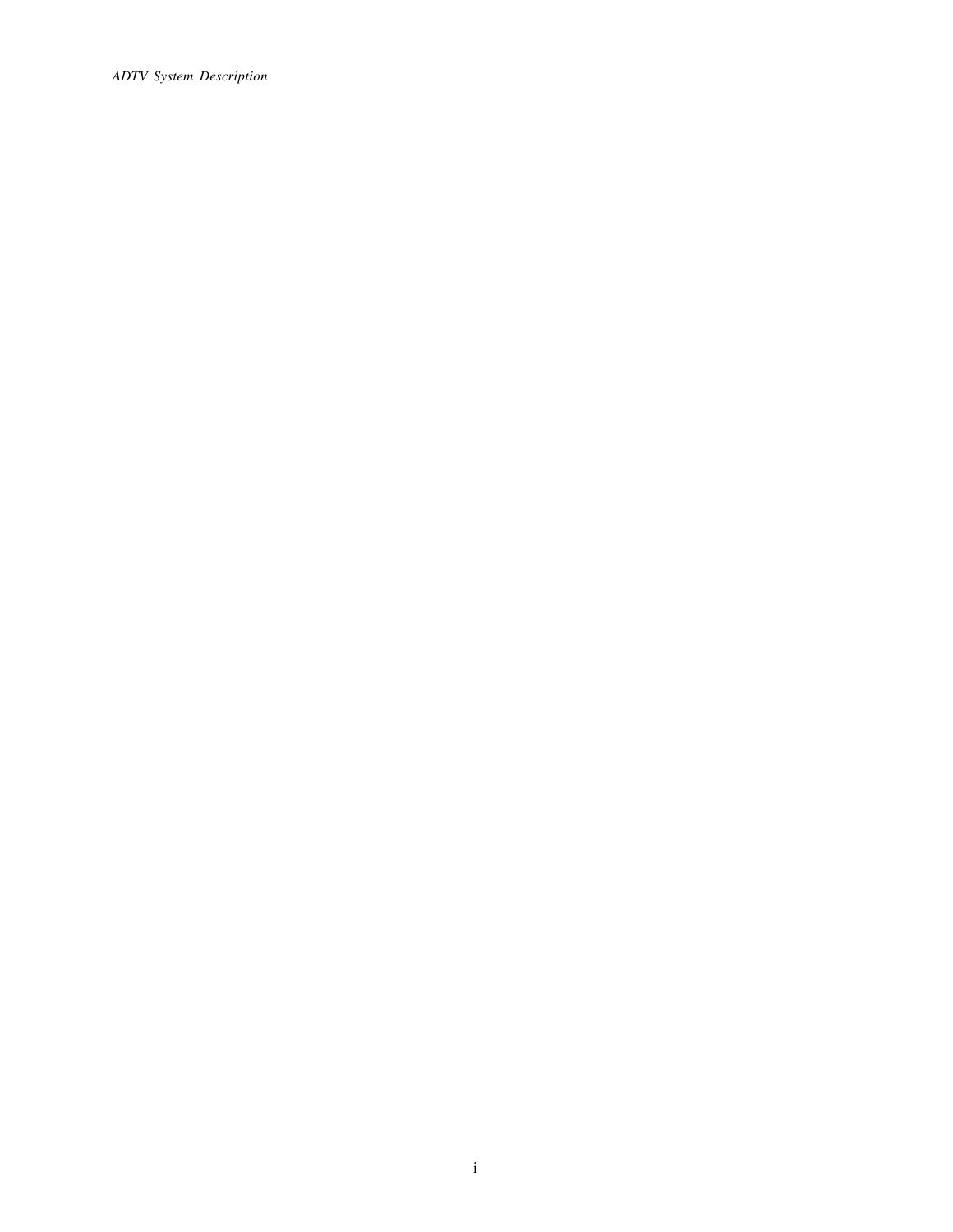### **1 . ADTV INTRODUCTION**

Advanced Digital Television (ADTV) is the digital high-definition television (HDTV) system developed by the Advanced Television Research Consortium (ATRC). This chapter provides an introduction to the ADTV system by discussing the challenges that it was designed to overcome and the fundamental principles of its approach.

#### **1.1 DESIGN CHALLENGES FOR A U.S. HDTV SYSTEM**

The criteria for selecting an American HDTV standard can generally be categorized into three challenges that ADTV has been designed to solve.

The first challenge is *performance* — an HDTV standard must compress high-quality pictures and sound to fit into a standard television channel, and reliably deliver them in a *simulcast* environment. A simulcast system must be robust enough to survive both noise and high levels of interference from NTSC co-channel stations. ADTV tightly integrates efficient digital compression, reliable data transport and high data rate digital transmission to reliably deliver highquality HDTV service to a coverage area comparable to NTSC, even with the reduced co-channel spacing needed to accommodate most broadcasters with a simulcast channel.

The second challenge is *flexibility* — an HDTV standard should provide a broad scope of services and be useful in many applications. Innovative uses of video, audio and data in new products and services will require interoperability among different types of delivery media, as well as among a wide variety of consumer electronics, telecommunications, and computing equipment in the home and office. Future growth will also require extensibility, to ensure that new products and services can be provided within the framework of an established standard. ADTV has been designed with an emphasis on its scope of services, extensibility and interoperability.

The third challenge is *cost* — in order to become a reality, an HDTV standard must be economical for broadcasters, alternate media and consumers. ADTV is a practical system that leverages other standards and their associated production volumes to provide cost advantages.

### **1.2 KEY ELEMENTS OF ADTV**

Digital video compression and digital transmission technologies provide the basic building blocks for an effective HDTV system. Digital video compression uses computational techniques to efficiently and adaptively remove the spatial and temporal redundancy in a television picture. For example, a digital HDTV production signal (with a data rate on the order of 1.2 Gigabits per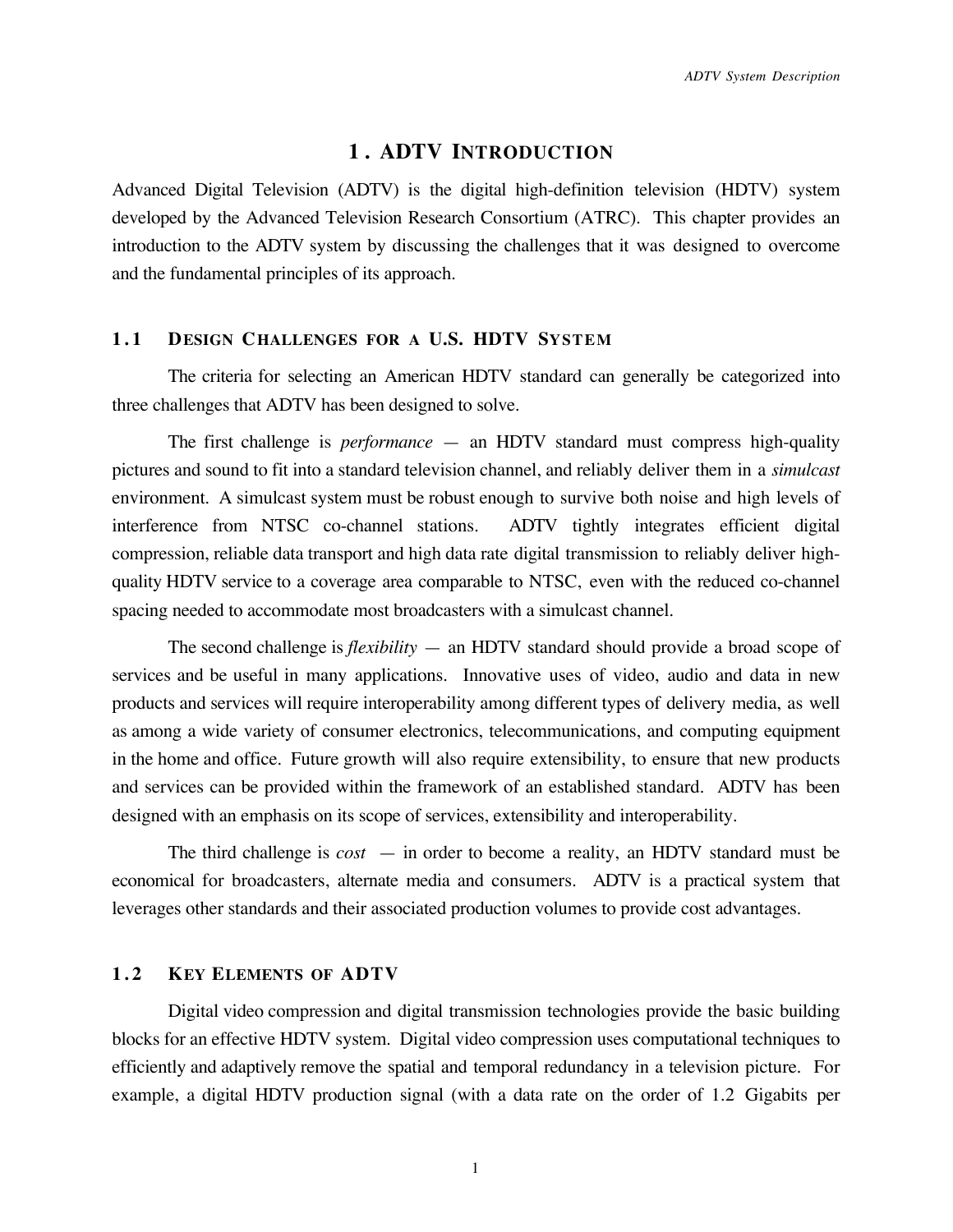second) can be compressed by a factor of 60 times (producing this serial bit stream on the order of 20 Megabits per second). Digital transmission techniques can translate this serial bit stream into a signal that will occupy a 6 MHz broadcast television channel, and survive in a noisy transmission environment. Digital systems are generally transparent with respect to various delivery media. They are also cost-effective, due to the rapidly increasing density and speed of digital integrated circuits. However, the unique combination of performance, flexibility and cost required by an effective solution for HDTV simulcasting can only be achieved by an innovative system design.

ADTV consists of major subsystems that perform video and audio compression, data transport and digital transmission. The ATRC has made unique contributions to the performance and flexibility of each of these subsystems, as well as to their cohesive integration, so that they operate in unison as an effective simulcast system. ADTV consists of:

- MPEG++ video compression
- MUSICAM audio compression
- Prioritized Data Transport format
- Spectrally-Shaped Quadrature Amplitude Modulation

Each of ADTV's subsystems is based on existing standards and/or widely used technology, in order to ensure that low *cost* is achieved. The following sections provide a high-level technical overview of ADTV by explaining how it provides performance, flexibility and cost through each of its key elements, and their integration into a complete simulcast HDTV system.

### **1.3 PERFORMANCE ASPECTS OF ADTV**

The requirements for a U.S. HDTV system demand that special attention be paid to those *performance* aspects of a system that provide a solution to the unique problems of simulcasting. First and foremost, the compression used in a digital HDTV system must provide outstanding picture quality. But a simulcast system must provide continued service even when many bit errors occur due to poor transmission conditions. The circumstances that produce bit errors can occasionally happen anywhere in the coverage area, and can be a frequent occurrence with the weaker signal that is received near the fringe areas of coverage. Conventional digital video compression techniques are generally fragile to bit errors, and conventional digital transmission techniques exhibit an extremely rapid failure as their noise or interference threshold is approached. Without innovative approaches to mitigate such characteristics, digital systems may fail to deliver the robustness and graceful degradation that are required to provide broadcast television service that is reliably available to its audience, especially at the fringe areas of coverage. Furthermore,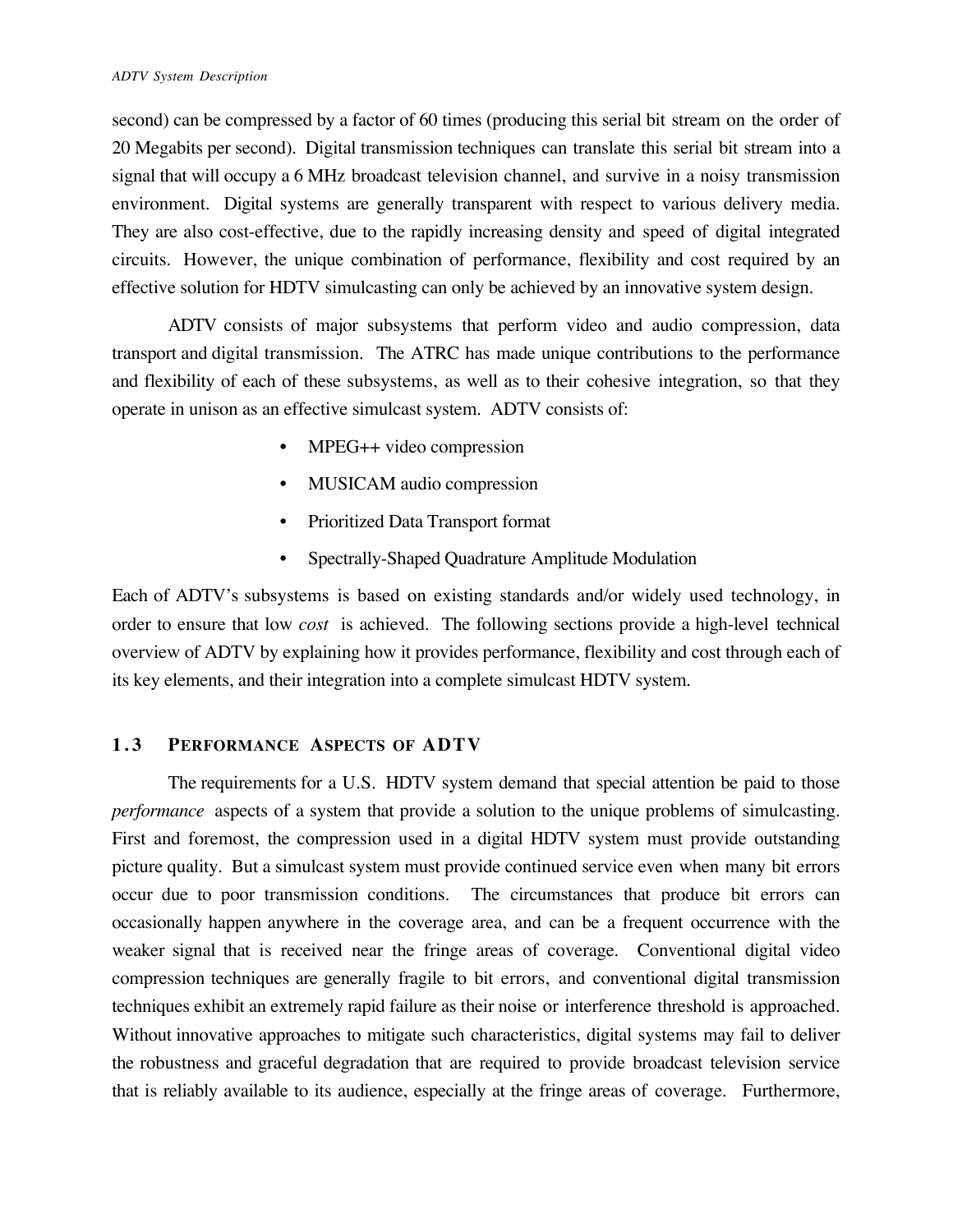while conventional digital modulation techniques are robust to moderate levels of noise, they do not address the unique problems of NTSC co-channel interference that are associated with simulcast transmission. Each of the major subsystems in ADTV, and their integration as a total system, contributes to the solution of these key simulcast performance challenges.

### **1.3.1 MPEG++ Compression**

ADTV's MPEG++ compression simultaneously provides high-quality HDTV pictures and forms the basis of ADTV's reliable and robust performance as a simulcast system. MPEG is an ISO standard<sup>1</sup> for compressed video on digital storage media. It was developed by selecting and refining the best approaches for video data compression, based on side-by-side picture quality comparisons by video compression experts around the world. MPEG video compression achieves outstanding picture quality through several approaches:

- MPEG compression uses an adaptive motion-compensated Discrete Cosine Transform (DCT). Each block of the picture is individually evaluated to determine its best spatial or motion-compensated encoding mode from among several alternatives. The result is that picture quality is perceptually optimized on a block-by-block basis.
- MPEG motion compensation uses bidirectional prediction (both forward and backward in time) to efficiently remove the frame-to-frame correlation from moving video. This accurate motion compensation approach dramatically improves picture quality, since bits can be used to represent fine picture details, rather than being wastefully spent to correct the prediction errors that result from poor motion compensation.
- MPEG has periodically occurring frames that are entirely spatially coded. This preserves the ability to reconstruct pictures in fast-forward and reverse scanning modes from digital storage media.

MPEG has achieved a great degree of worldwide consensus and it is an important standard for many emerging computer and consumer electronics applications. Based on its outstanding picture quality and wide acceptance, the ATRC selected an MPEG-based approach for ADTV. ADTV's MPEG++ is the result of ATRC performance and robustness improvements to the basic MPEG approach. MPEG++ performance improvements are:

• MPEG++ compression uses frame based coding. This is transparent to interlaced HDTV sources, and provides for *higher quality progressively scanned* film sources, with virtually no additional cost at the receiver (this will be explained in more detail later).

 $\overline{a}$ 

<sup>1</sup> "MPEG Video Committee Draft", ISO/IEC JTC1/SC2/WG11 document, December 18, 1990.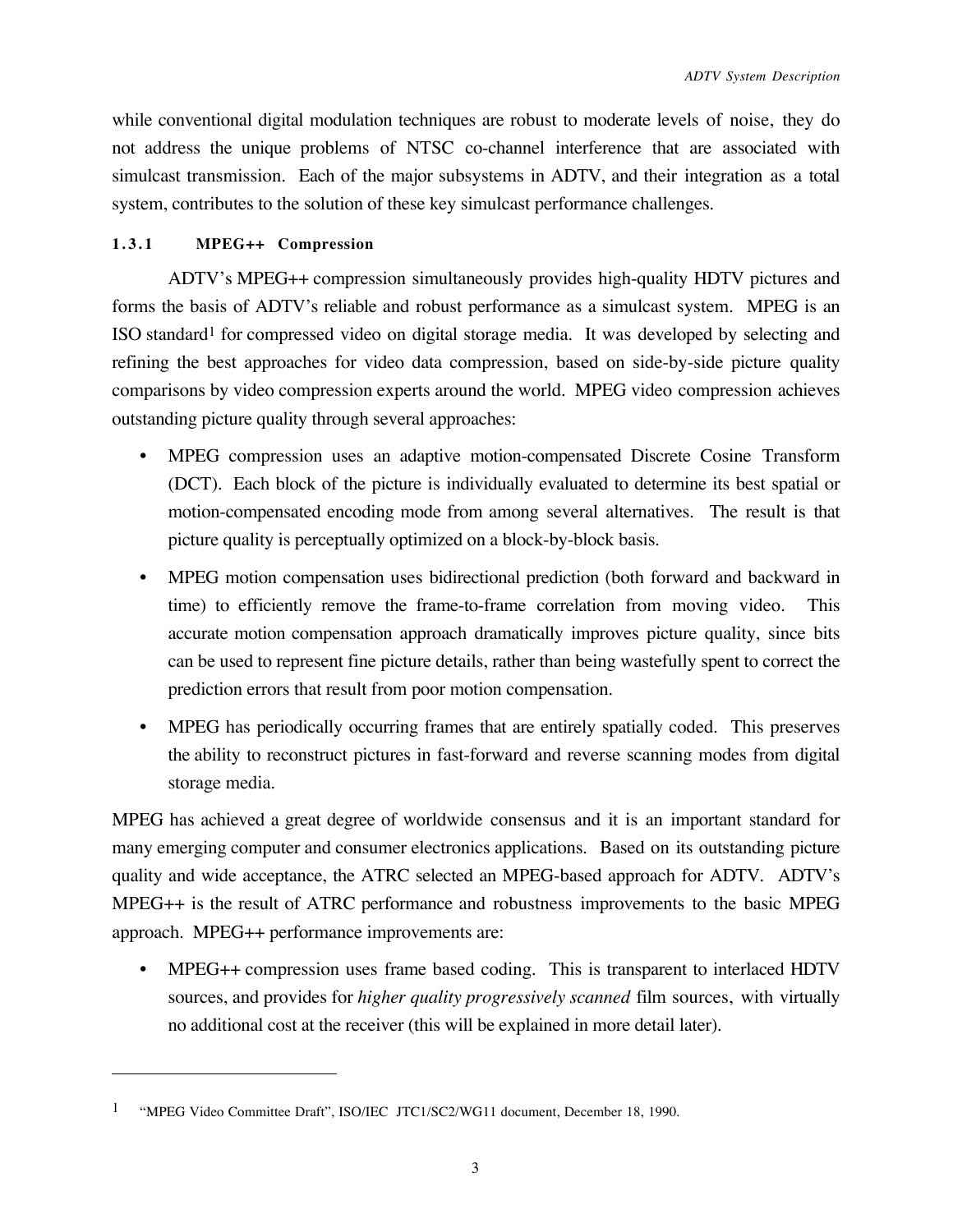• MPEG++ picture quality benefits from a two-pass encoding scheme. This approach allows bit allocation to be performed with perceptual weighting that significantly reduces compression artifacts and improves picture quality. (However, two-pass encoding is not an MPEG++ requirement — single-pass encoding can be performed in low-cost encoders).

The excellent compression performance of MPEG++ and the high 24 Mbps data rate provided by ADTV's SS-QAM modulation operate in conjunction to produce outstanding picture quality.

ADTV's MPEG++ also incorporates important robustness approaches that are essential to survive transmission bit errors that will inevitably occur during simulcasting. In general, compressed video data is highly vulnerable to bit errors that result from transmission impairments. The reason for this is that in a compressed video bit stream, a few bits can affect a large spatial and/or temporal region of the image sequence. Some bits in a compressed video stream are more important than others. For example, certain control bits encode the address of many blocks of pixels, that is, they determine the location of those blocks within the received picture2 . An error in one of these bits would cause an erroneous reconstruction of many pixels, resulting in a large and persistent picture distortion. Such control bits are considerably more important than bits that represent fine picture detail within a small block of pixels.3

To overcome the serious effects of errors occurring in critical bits, MPEG++ *prioritizes* an MPEG codeword stream, dividing it into two separate video data streams:

- 1) *high-priority* data that is essential to make viewable pictures
- 2) *standard-priority* data that is additionally required for high-quality HDTV pictures.

ADTV delivers high quality HDTV service to its coverage area, which is defined by the reception of its Standard-Priority data. Additional reliability and robustness is provided by transmitting the MPEG++ High-Priority video data at a higher *power level* — ensuring the reception of viewable pictures under virtually all conditions, even at the fringe areas of coverage. (This is explained in greater detail in following sections.) Codeword prioritization is a key improvement needed to make a practical compression system for terrestrial broadcasting. ATRC's MPEG++ development was driven by the desire to maintain MPEG data compatibility within the ADTV system, while also making strong provisions for robustness in terrestrial broadcasting. Specifically, MPEG++ encapsulates an MPEG-compatible video representation within additional media-specific levels that

-

<sup>2</sup> Specifically, this is the *slice header*, as explained in Chapter 3.

<sup>3</sup> Namely, bits that encode higher-order DCT coefficients.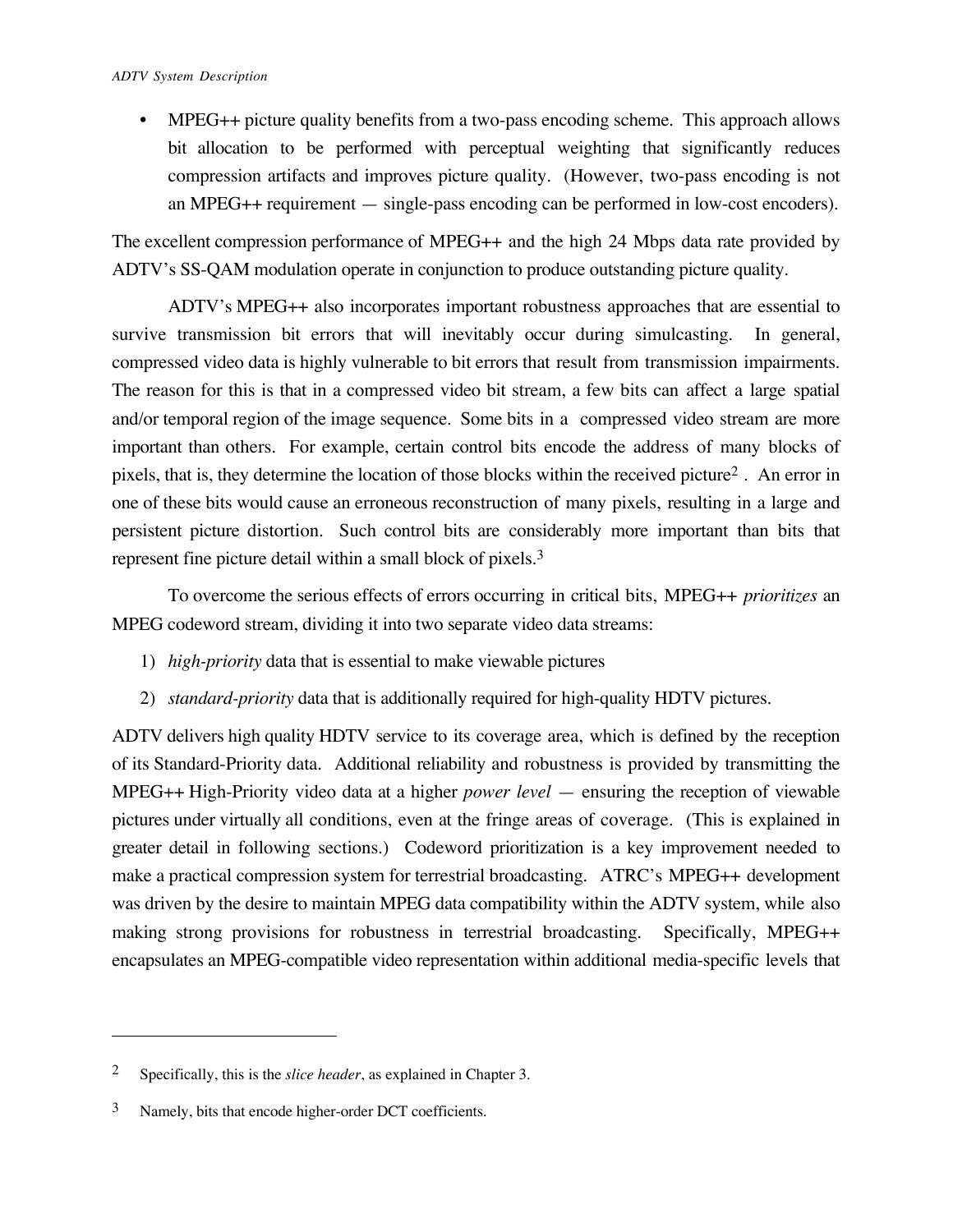provide robust delivery over the terrestrial channel. The MPEG++ video compression technique is more fully described in Chapters 2 and 3. Figure 1.1 shows a conceptual diagram.



In MPEG compression, blocks of pixels from one or more frames are transformed into a set of video data structures, including control bits (headers), motion vectors and DCT coefficients. These data structures are coded to achieve a compressed representation of the video. MPEG++ prioritization identifies the important data needed to make viewable pictures, which are transmitted as a high-priority bit stream. The remaining data that is additionally required to make a full-quality HDTV picture is transmitted as a standard-priority bit stream.

Figure 1.1 - ADTV's MPEG++ video data compression

### **1.3.2 Prioritized Data Transport**

ADTV's Prioritized Data Transport format is specifically designed to carry, synchronize and protect MPEG++ high-priority and standard-priority data through a two-tier (prioritized) transmission system that has two separate data channels. It provides several layers of "safety nets" that allow ADTV receivers to continue decoding useful video data even under very high bit error rate conditions.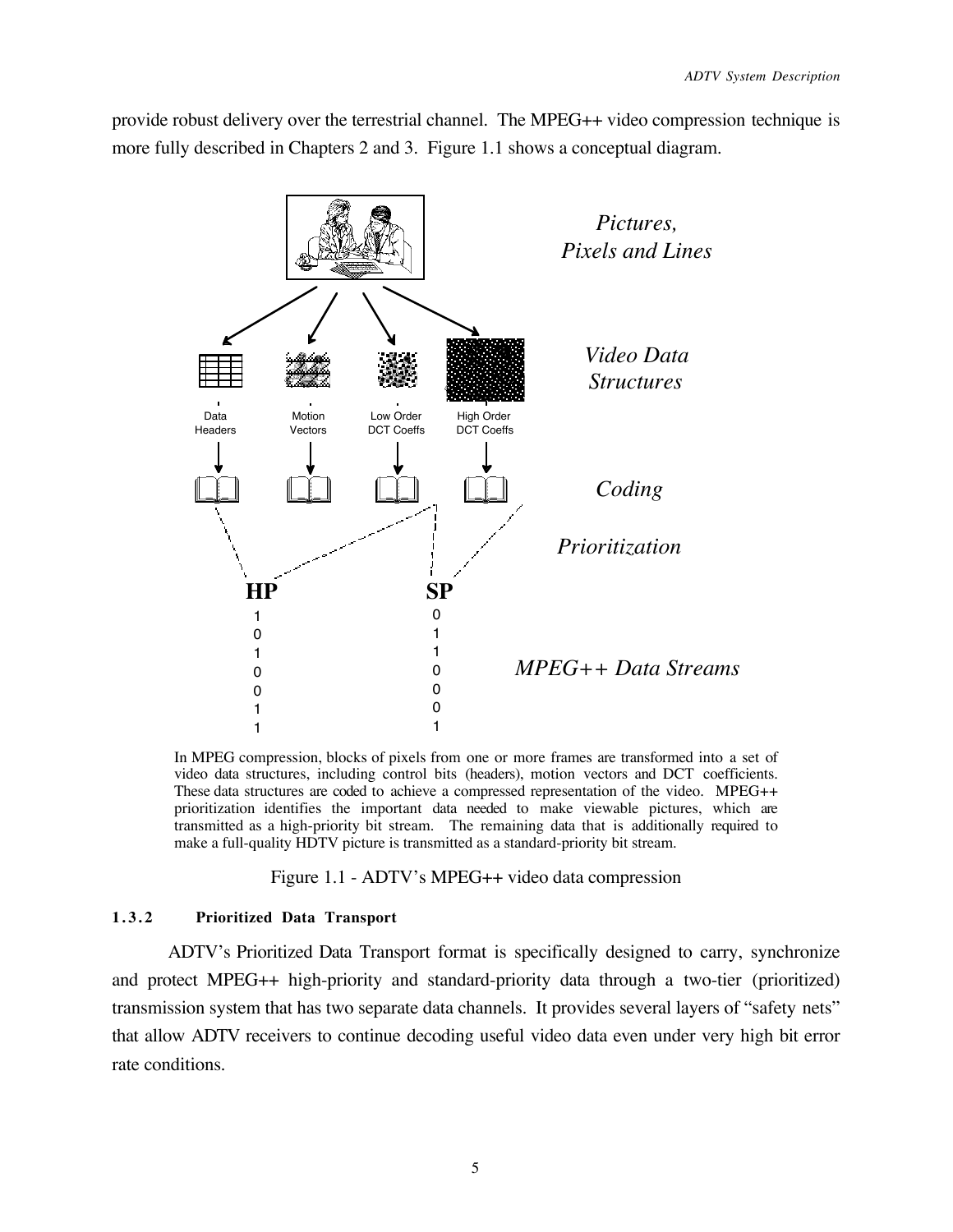Especially with the low transmitter power needed for simulcasting, fluctuating transmission conditions and interference can temporarily result in uncorrectable bit errors occurring at any receiver site within the simulcast coverage area. This becomes a more frequent occurrence near the fringe of coverage, where time and location variations in signal strength and interference can cause sudden increases in the bit-error rate (BER) of the received signal. Given this situation, it is extremely important that a simulcast HDTV system be able to continue useful operation during brief periods of high bit error rate, avoiding the sudden catastrophic failure traditionally associated with digital systems. This performance goal motivated the design of ADTV's Prioritized Data Transport subsystem, which provides several layers of protection against channel impairments in the form of error correction, error detection, and error recovery capabilities. (Additional protection is provided by ADTV's SS-QAM modulation, which will be discussed in the following section.).

ADTV's Prioritized Data Transport format separately packages MPEG++ high-priority and standard-priority data streams into separate (but related) sequences of fixed-size *cells*. Each cell is a self-contained data unit of 148 bytes (1184 bits) that consists of a header, data and a trailer, as shown below in Figure 1.2.



Figure 1.2 - ADTV's Prioritized Data Transport format.

The transport header provides the functionality necessary for efficiently packing several variable length coded video data units into a single cell, as well as for segmenting longer video units over multiple cells. The transport cell provides several layers of "safety nets" that ensure reliable transport across a wide range of bit error rate conditions that can occur during transmission:

• The first layer of protection is provided in the trailer by a Forward Error Correction (FEC) code4 that will fully correct up to 10 byte errors in each cell. The Prioritized Data Transport format also protects against long burst errors that typically result from impulse noise, by

<u>.</u>

<sup>4</sup> A Reed-Solomon (RS) block code.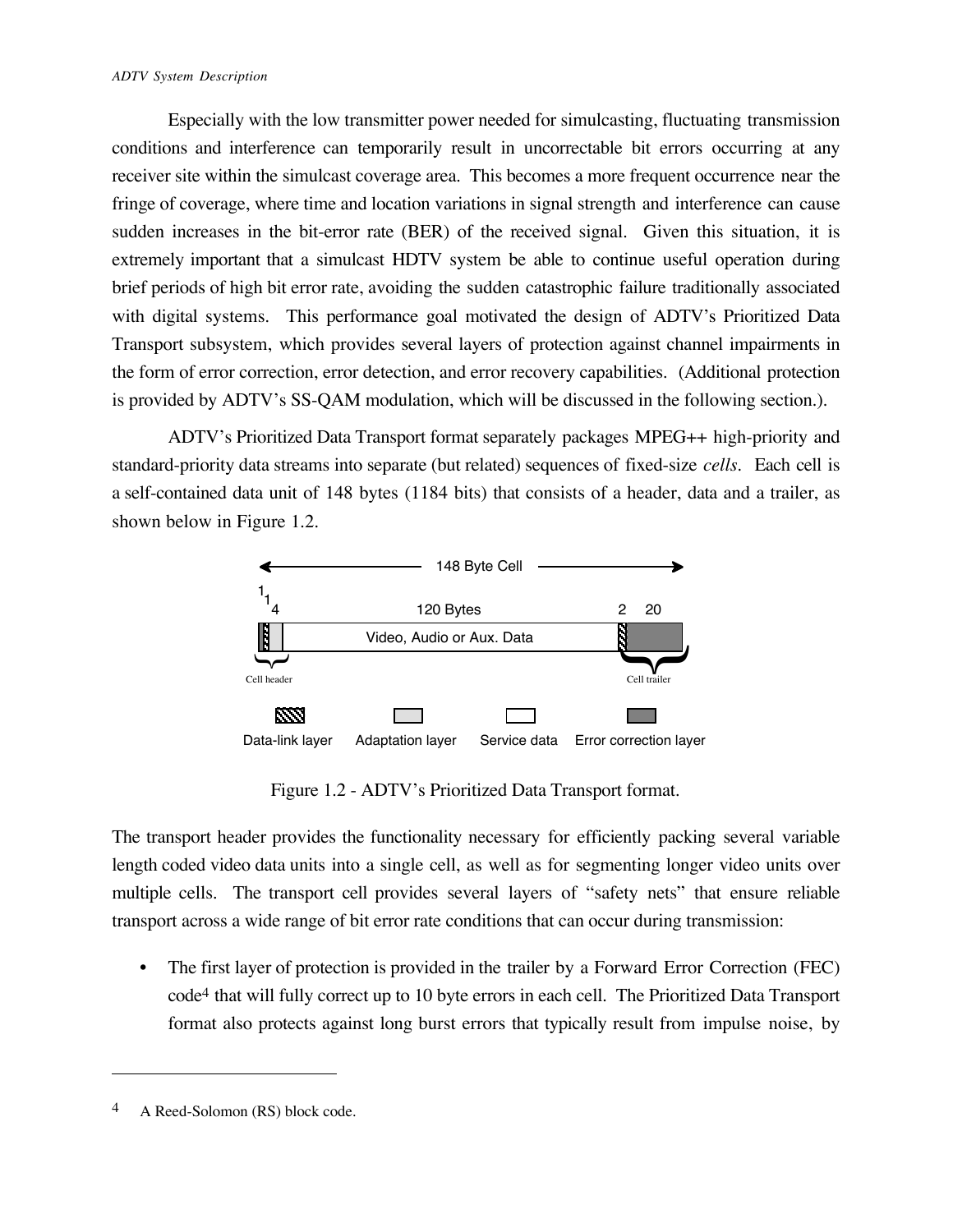interleaving its payload data across several cells, resulting in shorter errors that can be corrected by the FEC code.

- The second layer of protection comes into play under more severe bit error rates. The trailer has a two-byte Frame Check Sequence (FCS) code<sup>5</sup> that reliably detects cell errors that could not be corrected by the FEC code. Erroneous cells are discarded, in order to prevent the gross picture distortions that would result from decompressing erroneous data.
- The third layer of protection comes into play during extremely poor transmission conditions. Cell headers include MPEG-specific logical resynchronization information (i.e., a "reentry pointer"). This allows the MPEG++ video compression decoder to smoothly reenter the high-priority and/or the standard-priority compressed data stream at a known point. The video compression decoder can then immediately resume producing useful video after the loss of one or more cells in the received data stream.
- The fourth layer of protection also comes into play during extremely poor transmission conditions. A unique sync byte in each cell header ensures robust cell synchronization even under conditions where many entire cells are lost due to errors. Cell synchronization is an essential condition required to receive picture or sound.

### **1.3.3 Spectrally Shaped Quadrature Amplitude Modulation**

ADTV's Spectrally Shaped Quadrature Amplitude Modulation (SS-QAM) provides two-tier simulcast transmission for prioritized MPEG++ data. The SS-QAM signal is the key to simultaneously providing good coverage area, reliable and robust service, immunity to NTSC interference and NTSC-friendly simulcast signals. *SS-QAM consists of two separate QAM carriers — a High-Priority carrier and a Standard-Priority carrier.* Both carriers provide the high data rate and excellent performance of QAM transmission, and the High-Priority carrier is transmitted at an increased power level. *This ensures that the High-Priority carrier will be reliably received over the entire ADTV coverage area, even under severely impaired transmission conditions that might momentarily incapacitate the Standard-priority carrier.*

Quadrature amplitude modulation (QAM) was selected as the basis for the ADTV transmission system because it is a proven approach which provides efficient data transmission, produces a noise-like spectrum, and can be implemented in economical transmitters and receivers. But the demands of simulcasting require improving upon conventional QAM practice. Minimal

-

<sup>5</sup> A Cyclic Redundancy Check (CRC) code.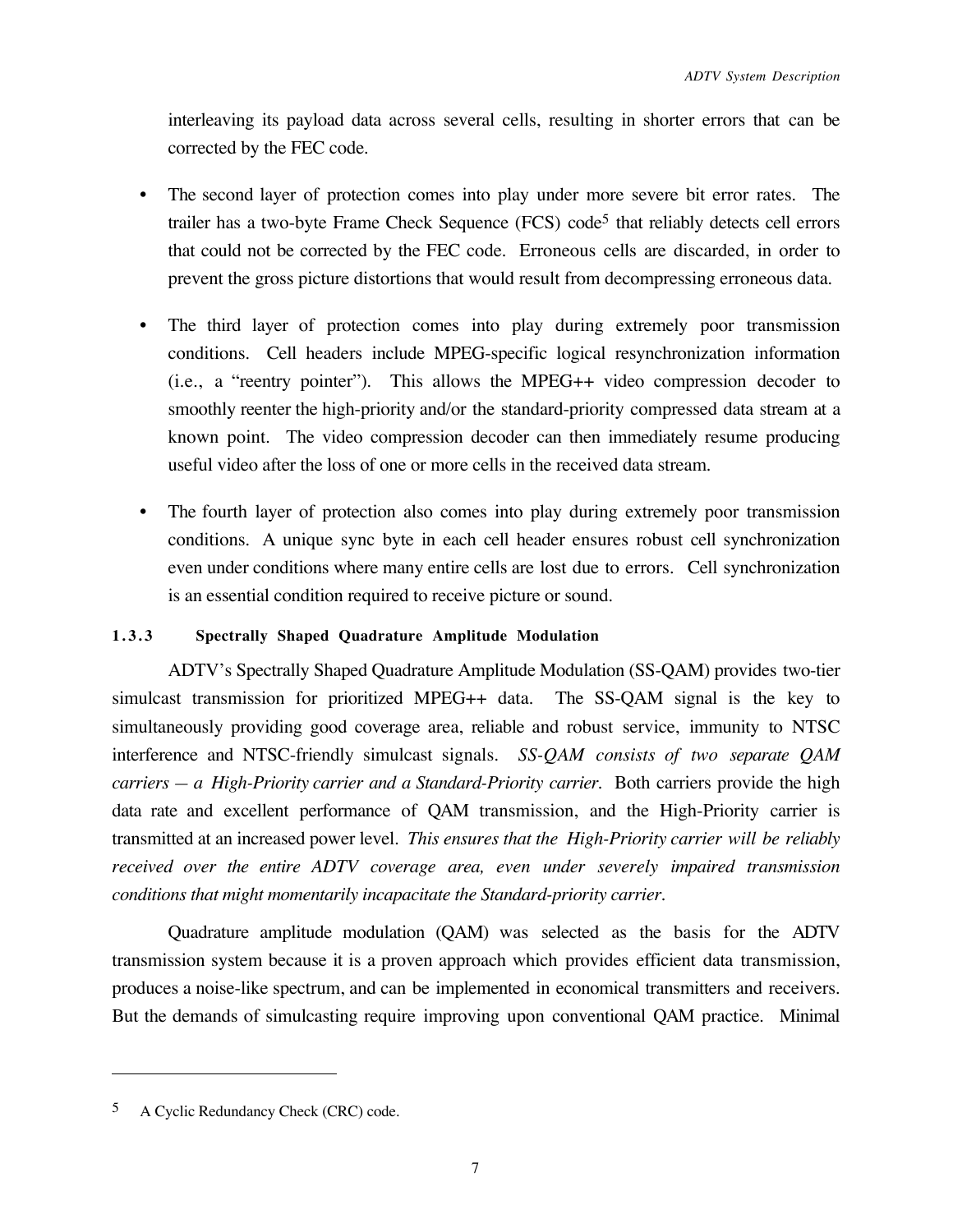interference into NTSC co-channels requires operating at relatively low power levels. A lowpower simulcast signal needs an especially high degree of robustness against noise and interference, and SS-QAM provides this robustness with its High-Priority carrier. The robustness provided by this approach will continue to benefit broadcasters even after the demise of NTSC broadcasting.

As long as NTSC co-channels continue to operate, a low-power simulcast signal must also have high immunity from a higher-power NTSC interfering signal. SS-QAM provides high immunity from NTSC interference by using the simple and effective approach of avoiding the high-power spectral components of a co-channel NTSC signal, namely, its picture and sound carriers. ADTV's SS-QAM frequency spectrum and its relationship to an NTSC co-channel frequency spectrum are shown in Figure 1.3.



Figure 1.3 - ADTV's SS-QAM Spectrum and its relationship to an NTSC co-channel spectrum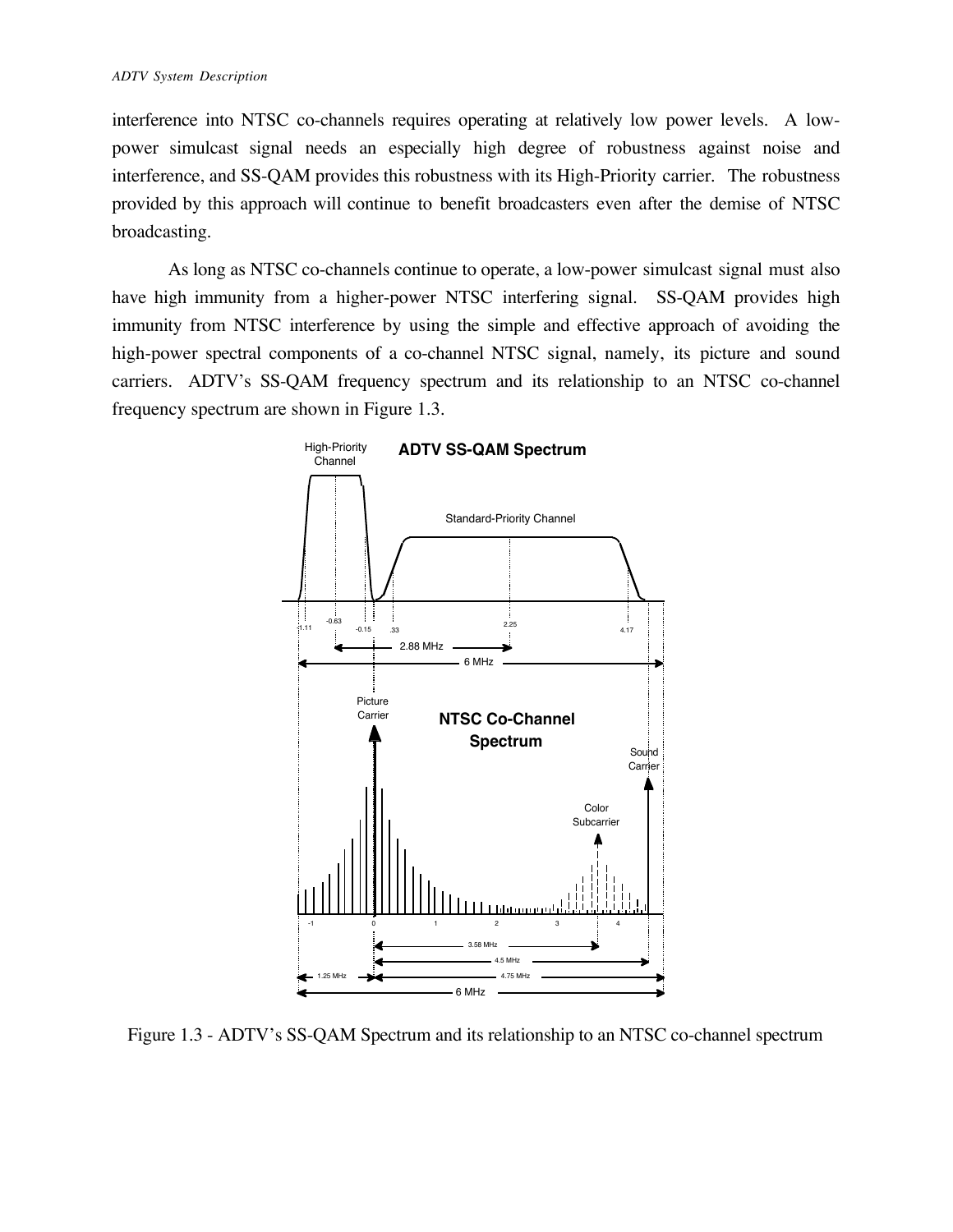SS-QAM's High-Priority (HP) carrier is a narrowband (1.125 MHz) signal that is located in the lower vestigial sideband region of an NTSC co-channel, below the NTSC picture carrier. The Standard-Priority (SP) carrier is a wideband (4.5 MHz) signal that is located in the upper sideband region of an NTSC co-channel, between the NTSC picture carrier and the NTSC sound carrier. SS-QAM provides many performance advantages for ADTV:

- Due to the location of its carriers, the SS-QAM signal *avoids* interference from the highest power components of an NTSC co-channel. This approach has significantly greater NTSC immunity than single-channel systems, which are interfered with by NTSC's high-power picture and sound carriers. This results in improved simulcast coverage area.
- The High-Priority channel achieves high transmission reliability by operating at a higher power spectral density (5 dB) than the Standard-Priority channel. This can be achieved without causing additional co-channel interference on NTSC receivers by virtue of the Vestigial Sideband filter used in all NTSC receivers (see Chapter 5). This is the means for providing ADTV's reliability and robustness.
- The SS-QAM signal is NTSC-friendly, due to the location of its standard-priority channel prevents interference *into* an NTSC co-channel's sound carrier.
- SS-QAM provides rugged performance that results in improved coverage area. Each of the QAM channels is trellis coded, which provides approximately 3 dB of additional coding gain against the onset of failure.
- SS-QAM provides high data rate. The nominal operating mode of each channel is 32- QAM, which provides a data rate of 4.8 Mbps for the high-priority carrier and 19.2 Mbps for the standard-priority carrier, with a total data rate of 24 Mbps. This high data rate, used in conjunction with Prioritized Data Transport to deliver compressed MPEG++ video data, provides outstanding HDTV pictures.

ADTV's unique SS-QAM transmission approach solves many practical simulcasting problems, and its two-tier transmission with separate trellis-coded QAM carriers will continue to provide reliable and robust broadcast performance even after NTSC broadcasting has ceased.

### **1.3.4 ADTV as a Simulcast System**

ADTV's subsystems operate in unison to provide the performance characteristics required in an effective simulcast HDTV system. To accomplish this, ADTV uniquely combines the advantages of digital systems with important television reliability and robustness principles.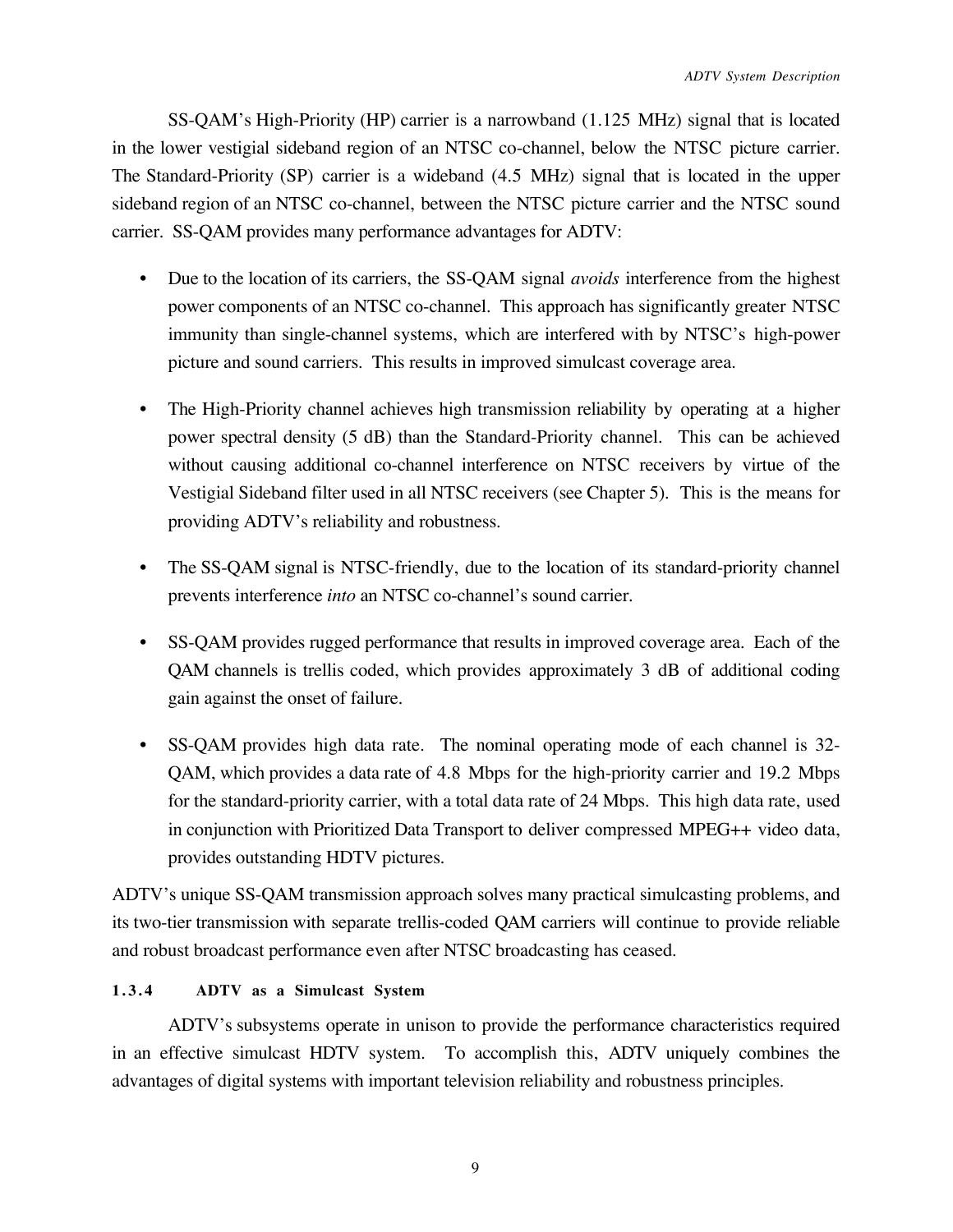The design of a simulcast HDTV system for terrestrial broadcasting involves many issues, including picture and sound quality, power, coverage area, interference, and transmission robustness. Its successful deployment also depends upon the selection of appropriate planning factors to ensure that a reliable service is always available to the public within the defined coverage area of the system. Although a digital approach inherently overcomes certain problems of analog transmission, there are important problems that must be solved in the design of a digital simulcast system. For instance, while conventional digital communications systems are virtually perfect when they work, they fail rapidly — exhibiting an extremely sharp increase in bit error rate (BER) below their threshold carrier-to-noise ratio (CNR). The combined effects of sudden catastrophic failure in conventional digital transmission and the fragility to bit errors of conventional compressed video systems would not allow reliable television service under difficult transmission conditions, especially near the fringes of coverage. ADTV overcomes these problems by applying three important television reliability and robustness principles in the context of a digital system:

- 1) Rugged synchronization is essential. It is a basic requirement for reception.
- 2) Robust sound performance is extremely important. Noise and distortion in audio are subjectively more annoying than the same level of impairment in video.
- 3) Picture impairments in fine detail are more tolerable than other impairments. Subjective assessments of picture quality are relatively less sensitive to noise and distortion in fine picture detail (high-frequency information).

NTSC implements these same principles with analog techniques, including the overall allocation of power, the use of periodic signal structure for synchronization (sync) and the use of Frequency Modulation (FM) for audio. As shown in Figure 1.4, sync and sound technically have greater range than the picture — but this extended range is not important as such. Rather, it is the reliability and robustness of sync and sound on the Grade B contour that are important, rather than their extended range.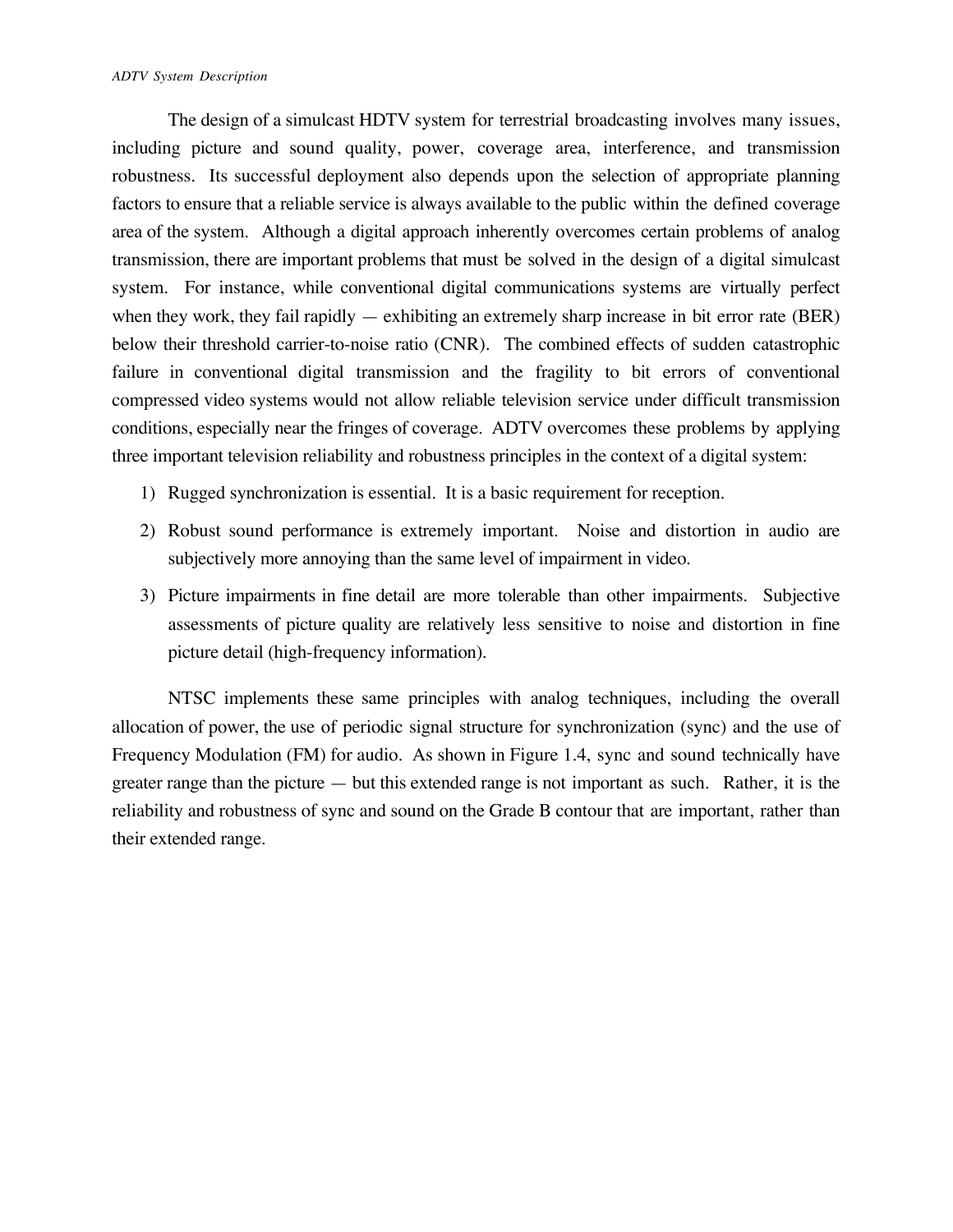

The defined coverage area of an NTSC station is based on 90% time availability of "acceptable quality" video at the Grade B contour. The more rugged performance of sync and sound are essential elements of NTSC's overall reliability and robustness.

Figure 1.4 - NTSC Coverage Area Definition.

NTSC relies upon its higher sync and sound performance to achieve *availability*. NTSC's Grade B contour is defined by "acceptable" picture performance (better than about 28 dB signal-tonoise ratio) in 50% of the locations 90% of the time [this is referred to as FCC(50,90)]. But NTSC does not exhibit catastrophic failure, so that even when its video quality is "less than acceptable," the audio service is maintained and the picture never breaks up or disappears from the screen. Significantly higher availability factors for sync and sound ensure that NTSC service is always available within its defined coverage area, even under transmission conditions that occasionally produce less than desirable picture quality.

ADTV's compression, transport and transmission subsystems operate in unison to apply these important television system principles in the context of a digital system. Most importantly, SS-QAM's High-Priority carrier is transmitted with a higher power spectral density than its Standard-Priority carrier, providing a higher level of transmission robustness for synchronization, sound and the subjectively important video data contained in the MPEG++ High-Priority data stream. As shown in Figure 1.5, ADTV's High-Priority carrier provides very high (about 97.7%) time availability over the entire ADTV coverage area (defined by 90% time availability of the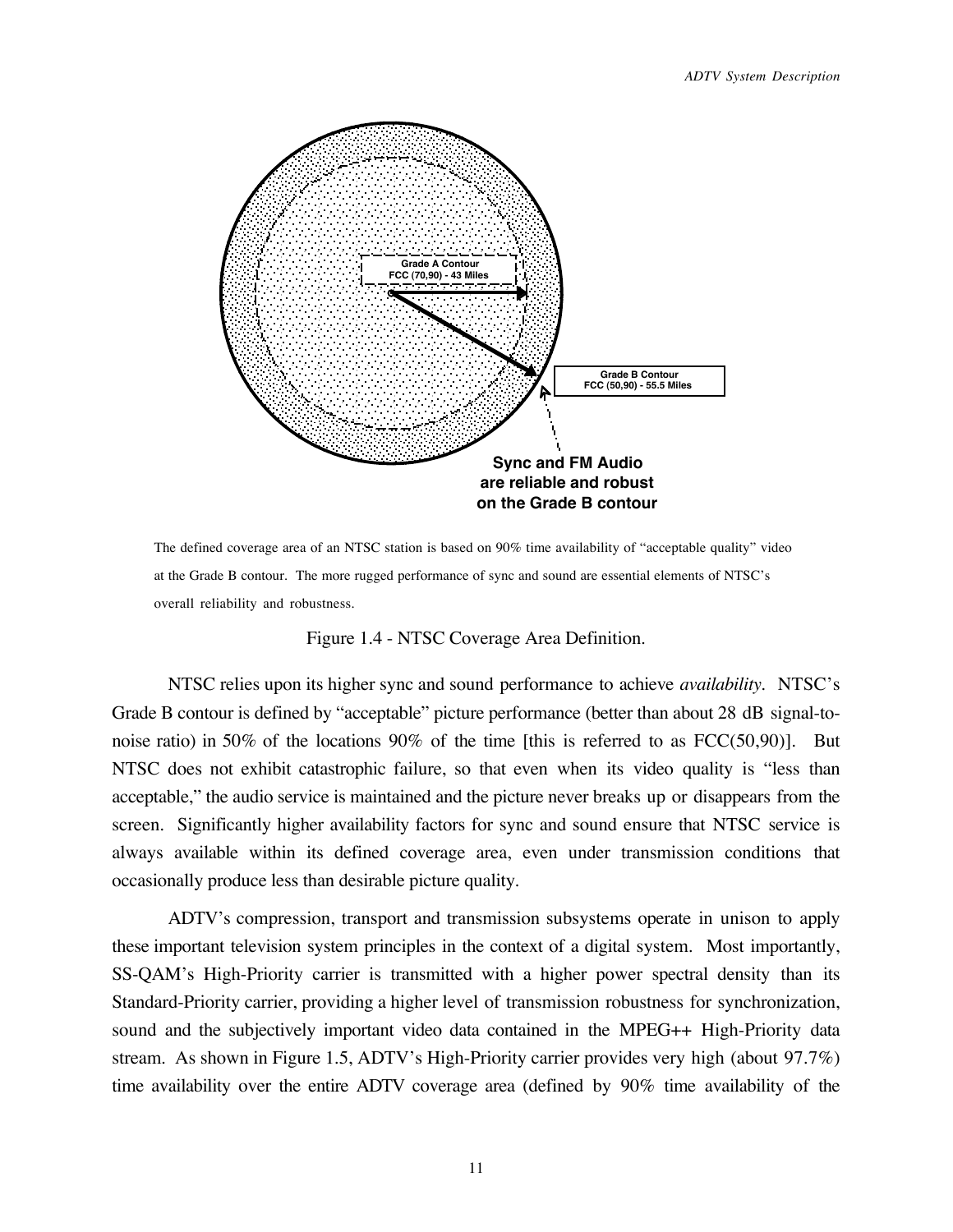Standard-Priority carrier). *This ensures that sync, sound and a viewable picture are virtually always available over the entire ADTV coverage area, including the fringes.* (Note that without the reliable High-Priority carrier, a time availability factor of 90% would not be an acceptable basis for determining the coverage area of a digital simulcast system — see Chapter 5 for further details.)



The coverage area of an ADTV station is based on 90% time availability of its standard-priority carrier. The higher power high-priority carrier ensures reliability and robustness.

Figure 1.5 - ADTV Coverage Area Definition.

In addition, the spacing of SS-QAM's carriers, which avoid the high-energy components of an NTSC co-channel signal, makes ADTV highly immune to NTSC co-channel interference. This significantly increases useful coverage in the geographic region that is penetrated by the higher-power NTSC co-channel signal. The net effect of ADTV's combined strategies is to increase the coverage area that can be obtained at a given level of transmitter power (the technical details of this topic are covered in Chapter 5).

To summarize, ADTV's MPEG++, Prioritized Data Transport and SS-QAM subsystems operate in unison, as shown in Figure 1.6. ADTV combines the advantages of digital systems with important television reliability and robustness principles. Critical sync and control information, sound, and the important MPEG++ data constituting a viewable picture is packaged in cells and transmitted with additional power in SS-QAM's high-priority carrier. This signal is reliably available over the entire ADTV coverage area, including the fringes, under virtually all transmission conditions. This approach allows ADTV's coverage area to be based on the 90%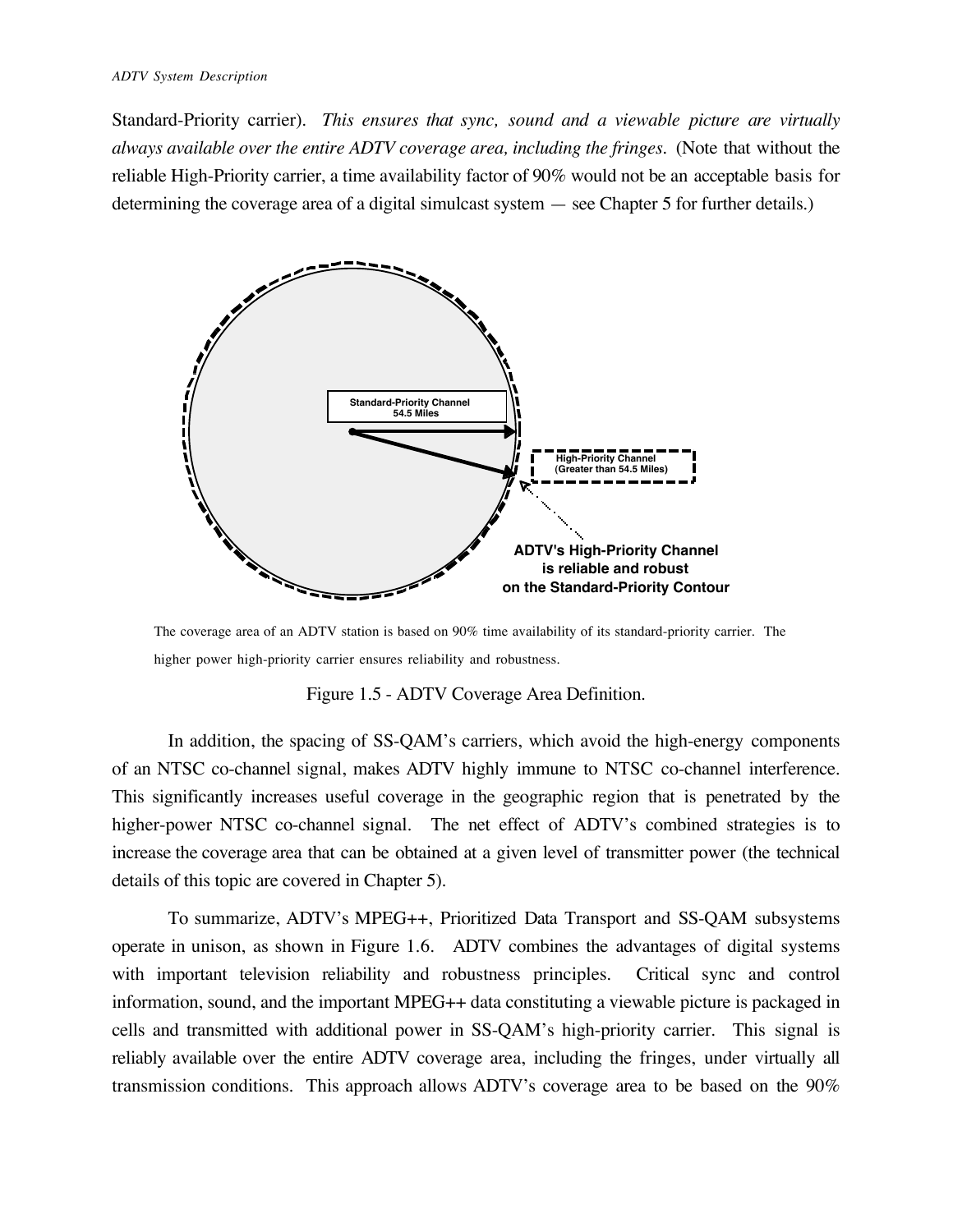time availability of full-quality service (based on standard-priority carrier reception) at the fringe. The result of this is that ADTV has the superior performance needed to provide a reliable and robust television service to its audience, over a large coverage area.



Figure 1.6 - A conceptual overview of the ADTV system.

### **1.4 FLEXIBILITY ASPECTS OF ADTV**

The *flexibility* of an American HDTV system will determine its usefulness across many different industries, ranging from entertainment television to multimedia computer applications. While digital systems are generally flexible, ADTV has several unique and important capabilities that will benefit both the public and a diverse set of industries, all provided within the scope of a single standard. Such flexibility will be extremely important to the evolution of HDTV.

### **1.4.1 MPEG++ Video Format Flexibility**

ADTV's MPEG++ compression delivers several related video formats over the simulcast channel, in order to promote interoperability and extensibility. ADTV's family of video formats has been selected to provide the best characteristics for typical television viewing, to accommodate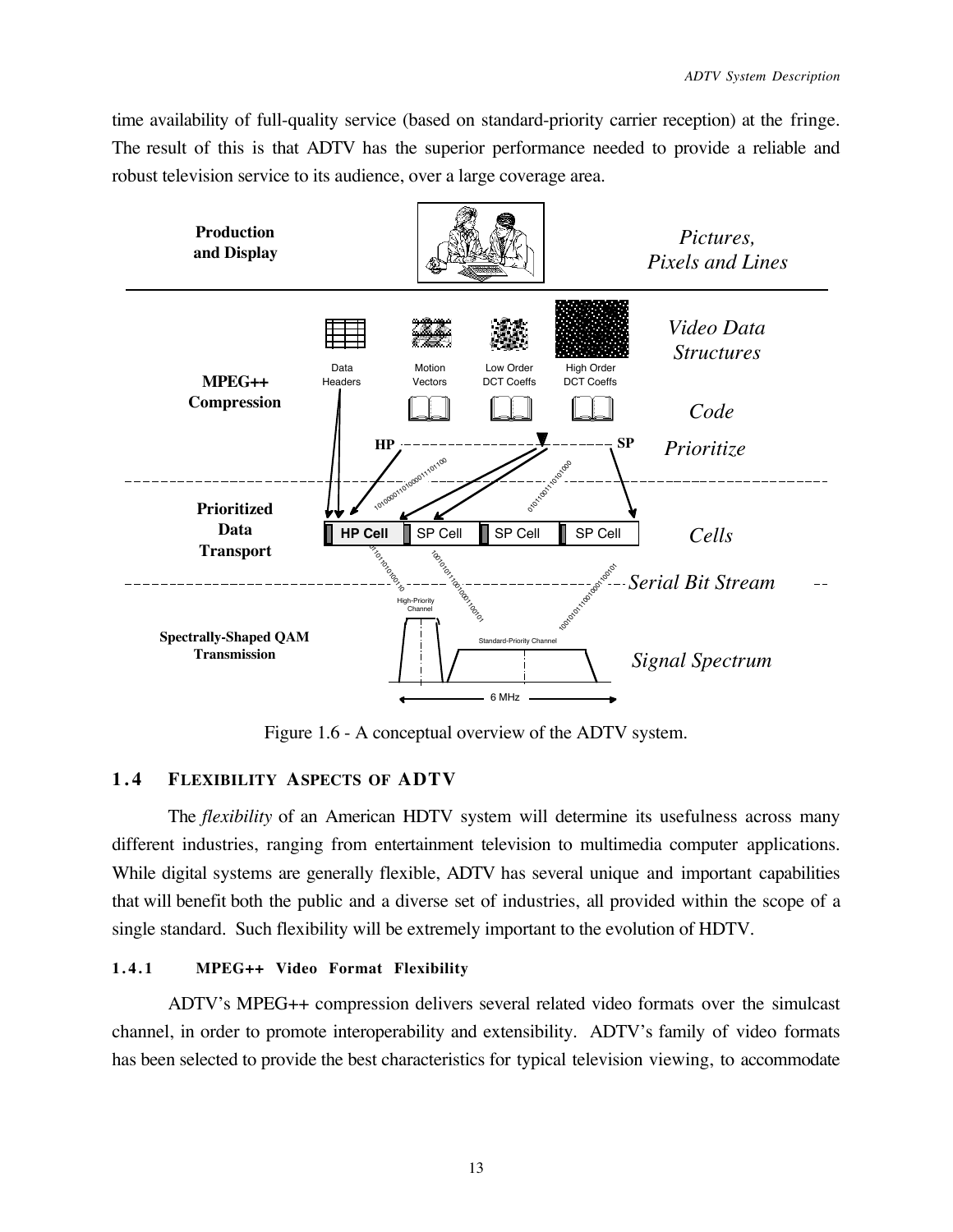both high-definition video and film production standards, and to accommodate uses beyond entertainment television, in areas such as multimedia computing applications.

ADTV's nominal raster format is a 1050 line, 2:1 interlaced, 59.94 fields per second HDTV production standard. This format uses interlaced scanning to simultaneously provide 960 vertical lines of resolution on still scenes and 59.94 fields per second of temporal resolution on moving scenes. Interlacing is well matched to human psychovisual characteristics (e.g., the diminished visual acuity on rapidly moving objects) and it has consistently been found to be a good choice for entertainment applications. This raster format is also well matched to the capabilities of available technology in high-definition cameras, tape recorders and displays. ADTV's nominal pixel format is 1440 x 960 (i.e., 1440 pixels per line and 960 lines), which is exactly four times the 720 x 480 pixel format of CCIR Rec. 601. The choice of 1440 pixels also results in a display with equivalent perceptual resolution in the horizontal and vertical dimensions, after accounting for the Kell factor<sup>6</sup> of an HDTV display (assumed to be about  $0.8$ ). This results in "perceptually square" pixels on an HDTV display, which are desirable for typical television applications.

Film is an extremely important and widespread production medium, and ADTV directly supports an "electronic film" format. Film has a slower (24 frames per second) temporal rate, so ADTV uses a 1050 line progressively scanned raster at 24 frames per second, with the same 1440 x 960 pixel format that is used in its nominal format. This allows ADTV to efficiently compress film sources in a way that is inherently matched to their characteristics. However, in film productions where computer graphics are used extensively, square pixels may be more desirable in the image representation rather than as perceived on the display. To accommodate these situations, ADTV also provides a progressively scanned 1440 x 810 square pixel format.

ADTV also provides a 1050 line, progressively scanned, 29.97 frames per second raster with both 1440 x 960 and 1440 x 810 formats. This is useful for mixed-media productions that employ both 29.97 frames per second film and 59.94 fields per second video, intermixing production on both media. It will also be useful for computer animation and graphics applications that benefit from progressive scan and square pixels, and are required to interface to video equipment rather than film recorders and/or cameras.

ADTV provides this flexibility at essentially no additional cost by using *frame-based coding* in its MPEG++ compression. Frame-based coding identically handles a pair of interlaced fields (at 59.94 fields per second) and a single progressively scanned frame (at either 29.97 or 24 frames per second) as a frame entity, as shown in Figure 1.7. This allows both interlaced and progressively

-

 $6$  A display factor that accounts for the perceptual effects of discrete scanning lines.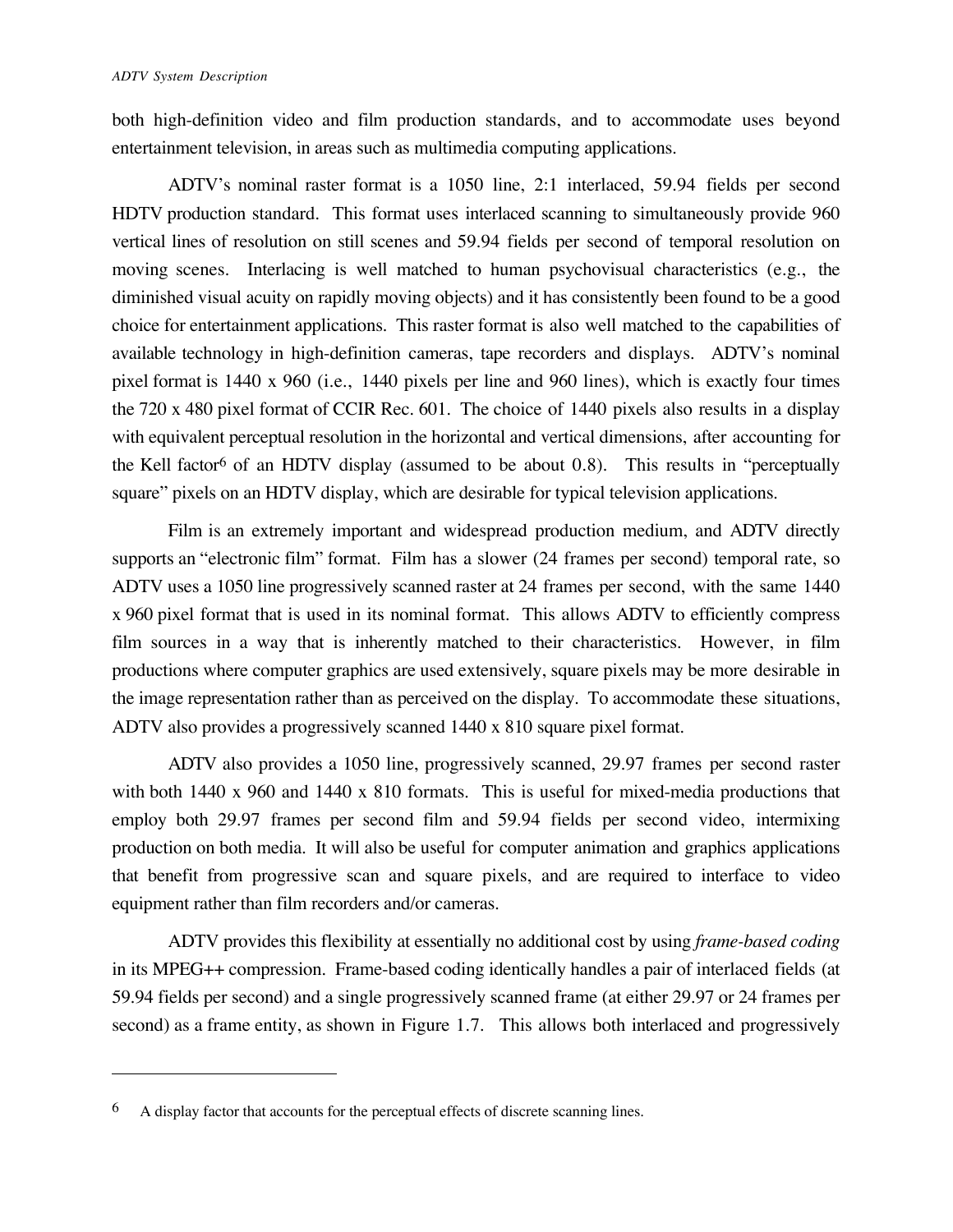scanned formats to be completely transparent to the video compression and decompression, and to have the same processing and memory requirements in both the encoder and the receiver.



Figure 1.7 - Frame-based coding is transparent to interlaced and progressive scanning

An ADTV receiver can process and display each of these formats with essentially no additional cost. The presence of frame store memory for decompression allows temporal frame rate conversion between 24 (or 29.97) frames per second and a 59.94 Hz display to be performed in the receiver by appropriately repeating frames7. Likewise, conversion between 960 and 810 active scan lines can be performed in the receiver by simple memory addressing and vertical deflection changes. Other techniques such as electronic zoom can be used at the discretion of receiver manufacturers.

To summarize, for broadcast and consumer electronics use, ADTV provides a family of related video formats that accommodate HDTV and film production. It accommodates both interlaced and progressive scan, and provides square pixels either on the display or in the image. Non-entertainment applications using computers or special receivers can benefit from even greater format flexibility and use different resolutions and frame rates that are provided by ADTV's

 $\overline{a}$ 

Historically, this function is performed in the television studio by "3:2 pull-down" in a telecine camera.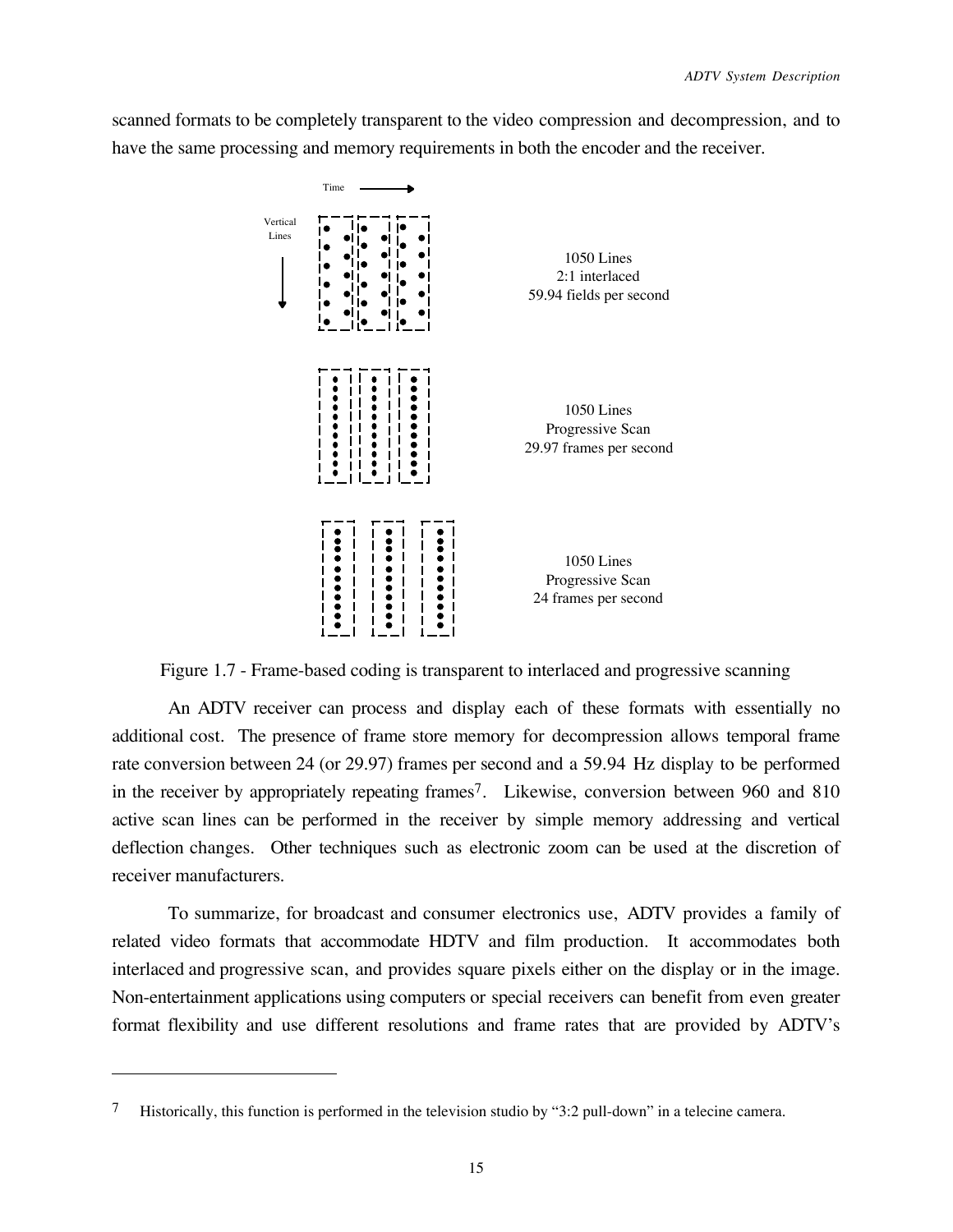MPEG-based compression. A discussion of other formats and applications can be found in the section on Interoperability in Chapter 6.

### **1.4.2 Prioritized Data Transport - Dynamic Allocation of Capacity**

Although digital systems are generally described as flexible, many of them use a fixed format that carries different types of data (e.g., video, audio and auxiliary data) with a predetermined capacity. ADTV offers *complete flexibility* to allocate its capacity among video, audio and auxiliary data services, which is accomplished entirely within the scope of its system definition. ADTV's Prioritized Data Transport format includes a special *service type* byte in each cell header. This service type indicates whether the cell's data are video, audio channel 1, audio channel 2, auxiliary data, or other service types. Thus, an ADTV data stream simply consists of a sequence of cells, as shown in Figure 1.8, and it allows many different types of data to be delivered asynchronously.

| .<br>. .<br>. .<br>.<br>. .<br>.<br>. .<br>. | . .<br>. .<br>. .<br>.<br>. .<br>. | . .<br>.<br>ж.<br>--<br>.<br>.<br>. .<br>. |
|----------------------------------------------|------------------------------------|--------------------------------------------|

An ADTV data stream consists of a flow of cells, each containing a single type of data. The order and type of cells is arbitrary, allowing complete flexibility in the mix of services that can be provided.

### Figure 1.8 - An ADTV data stream.

The use of a service type in the cell header means that the mix of video, audio and auxiliary data is completely flexible and need not be specified in advance. ADTV enables broadcasters to alter their mix of video, audio and data services to address special market needs or to innovate new service opportunities. For example, if a market were found to exist for eight stereo sound channels, ADTV could provide this capability, with a modest reduction in picture quality taken to provide the capacity for the additional audio channels. Likewise, the mix of data could easily be altered to provide additional auxiliary data capacity for closed-captioning or other community services.

An important capability that both meets established needs and creates opportunities for innovative new video production in the future is that ADTV allows its mix of data types to be altered *dynamically*.Some examples of applications requiring this capability are:

• The entire channel capacity can be reallocated in bursts for data delivery. This capability can be used on cable systems to distribute decryption keys to a large audience of receivers during the seconds preceding a popular pay-per-view program.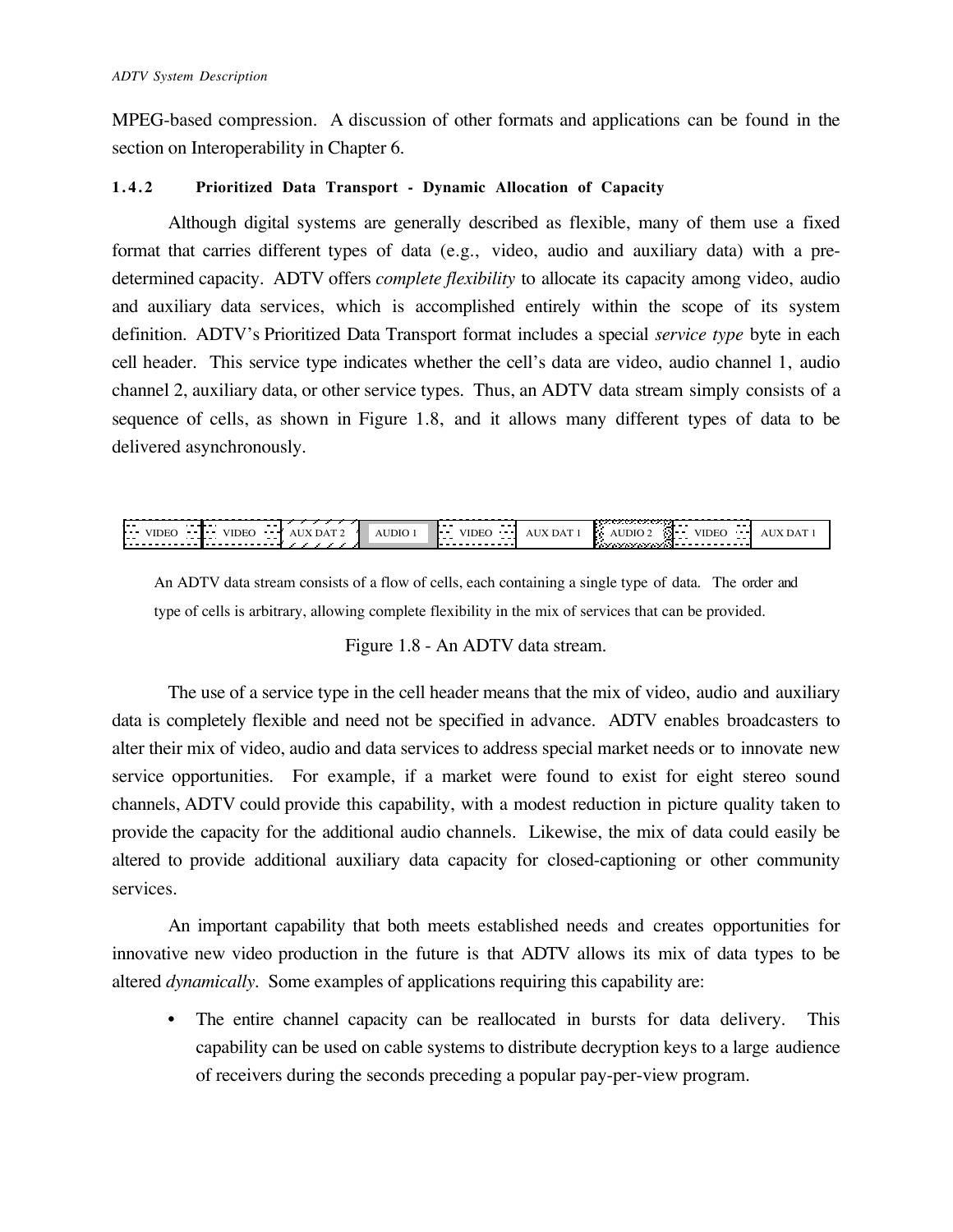- New, more interactive video programming could allow a sports viewer to select an alternate view of the game in a small pop-up window, or a game show viewer to access an additional audio channel that contains helpful hints, or a news viewer to get tomorrow's weather forecast at any time during the newscast.
- The use of burst data capacity could be used to download computer software to "smart" receivers." In conjunction with the video program, the software in the receiver would be used to complement or augment the pictures. This capability could potentially change the nature of video production, creating entirely new possibilities that range from educational television programming to games.

Because there will be possibilities for future services that we cannot anticipate today, ADTV's extensibility is an extremely important attribute that will serve the needs of all video service providers. ADTV provides *open-ended extensibility*, since an ADTV receiver will *disregard* any cell with a service type that it does not recognize or cannot process. This means that new service types can be easily introduced without having to overcome the constraints of maintaining "backward-compatibility" with the installed base of receivers. In the future, this capability could be used to:

- Introduce compatible ultra-high definition television by sending augmentation data along with the normal ADTV data.
- Introduce compatible "HDTV stereo (3-D) television" by sending stereo image data along with the normal ADTV data.
- Deliver many new features and services using the ADTV standard.

Although the new services will not be delivered to older ADTV receivers, the freedom from restrictive backward-compatibility constraints ensures that innovative new features and services can be frequently introduced.

#### **1.4.3 SS-QAM Transmission Modes and Media Interoperability**

ADTV has been designed with interoperability in mind. In order to achieve interoperability over many delivery media, ADTV is architected as a "layered" system, whose media-specific communications requirements are met at its lowest layer. This approach achieves both flexibility and economy, which are recognized benefits of using layered approaches in data communications.

For the broadcaster, each of SS-QAM's channels is intended to operate with a trellis-code 32-QAM signal. However, SS-QAM also has a trellis-coded 16-QAM mode that provides broadcasters with an option to extend their coverage area or to operate with additional signal robustness in areas where this may be either advantageous or necessary. ADTV receivers, which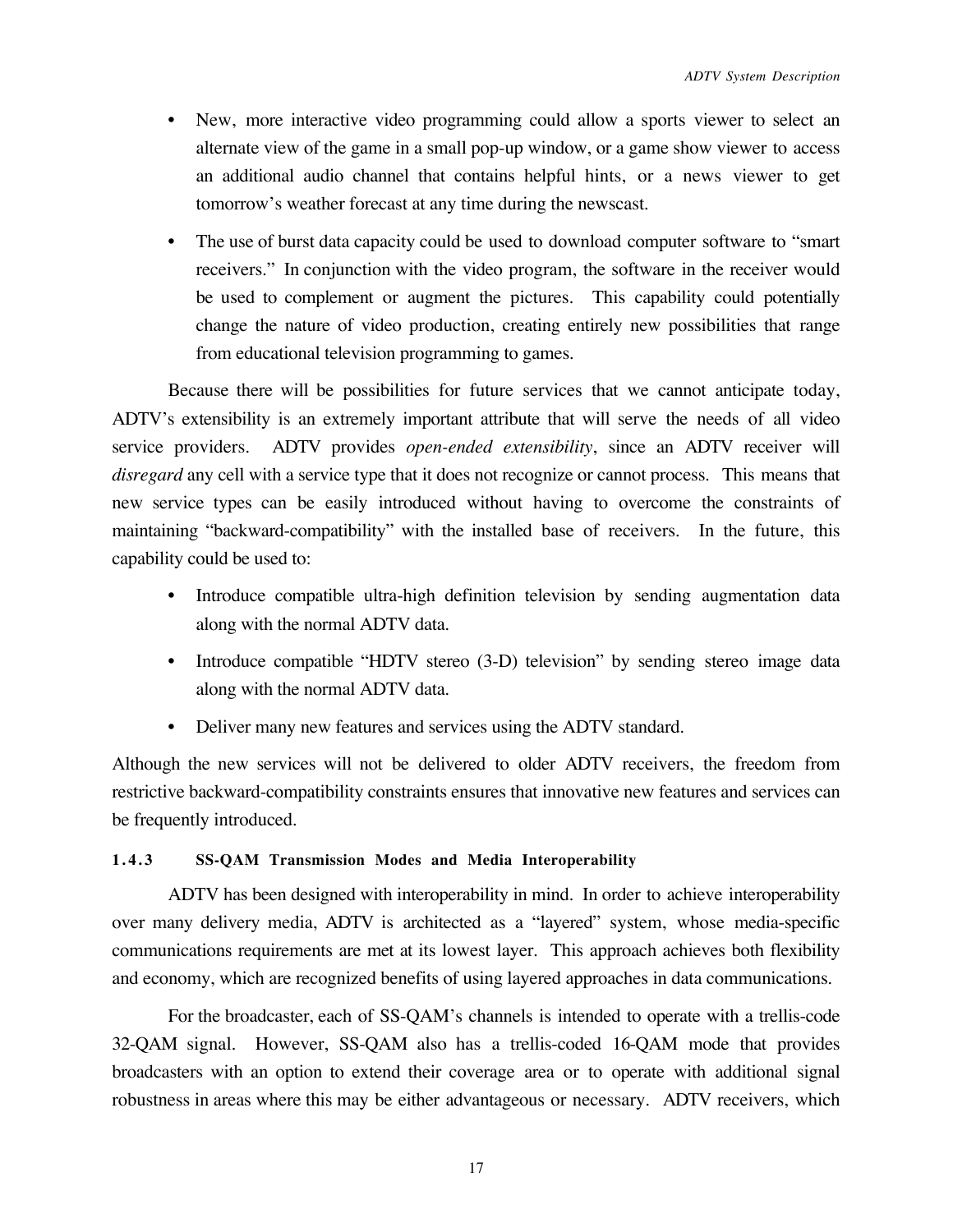$\overline{a}$ 

use digital signal processing to perform SS-QAM demodulation, can easily detect and adapt to these two transmission modes. This capability is discussed in Chapters 4.

Recognizing the unique relationship between broadcasting and cable, ADTV provides two important options for the cable operator. For cable channels that carry broadcast signals, ADTV's SS-QAM signal may be frequency translated directly to the appropriate cable channel. However, since cable transmission eliminates the unique difficulties imposed by the simulcast environment, a single conventional QAM signal<sup>8</sup> can be used for programming that is not originated as a terrestrial broadcast source (e.g., from satellite or video tape). ADTV receivers can be designed to detect and adapt to this kind of cable transmission by simply operating their wideband QAM demodulator over a slightly wider bandwidth. This will have little cost impact on receivers, yet provides important interoperability between terrestrial and cable transmission.

For digital data transmission on satellites, Quadrature Phase Shift Keying (QPSK) modulation is in nearly universal use and is supported by commercially-available transmitting and receiving equipment. ADTV's layered architecture, and the ease of transcoding between QAM and QPSK support economical interoperability at the bit stream level. All other aspects of ADTV are completely transparent to the satellite and its QPSK link.

Interoperability with video cassette recorders can be achieved by demodulating ADTV from its broadcast channel, and repackaging the digital bit stream to an appropriate format and recording channel code (typically a phase code) for tape. It is notable that MPEG video compression was designed for digital storage media — its unique approach of periodically encoding frames entirely using spatial compression (I-frames, as explained in Chapter 3) ensures that features such as a viewable picture in fast forward and reverse play can be preserved in digital VCRs.

ADTV also accommodates interoperability with computer applications and advanced digital communications networks by interfacing at the transport level of its architecture. ADTV's cell format and synchronization mechanisms are similar to the cell methodology used in the Asynchronous Transfer Mode (ATM) of the Broadband Integrated Services Digital Network (B-ISDN). This approach gives ADTV a high degree of interoperability with B-ISDN and other future data networks, and supports the integration of computer and data communications technology that will result in new multimedia applications.

<sup>&</sup>lt;sup>8</sup> Note that this mode of cable transmission is not implemented in ADTV prototype hardware.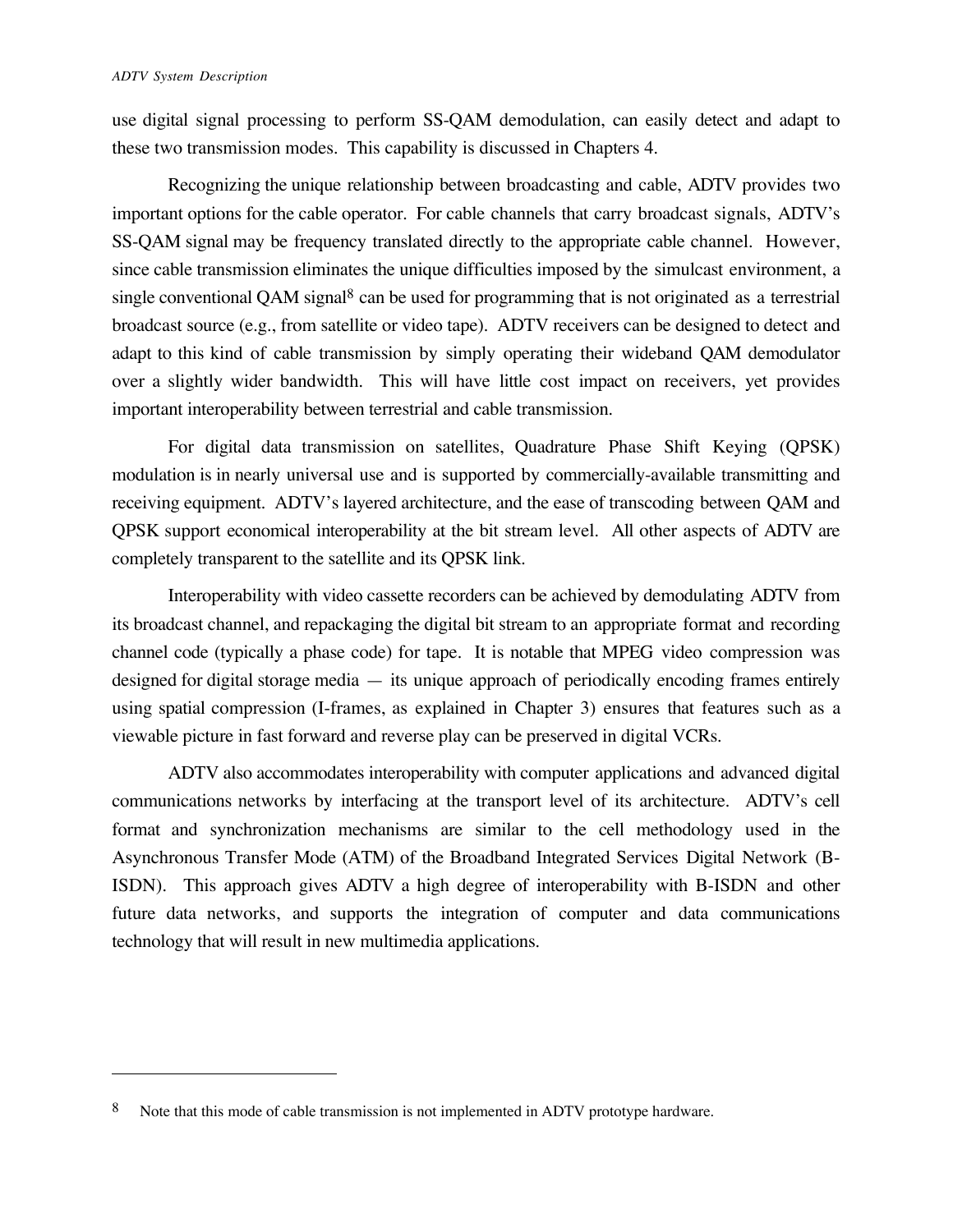*ADTV System Description*

### **1.5 COST ASPECTS OF ADTV**

ADTV achieves low cost for broadcasters, alternative media and consumers by leveraging established standards, and by the many pragmatic aspects of its design.

#### **1.5.1 Leveraging Standards**

For the consumer, the greatest way to achieve economy is to have a single receiver that decodes compressed video signals delivered by any media, such as broadcast, cable, satellite, VCR, or consumer multimedia disks. The most practical and cost-effective way that a receiver can meet this requirement is to have a single compression approach for all of these media. ADTV's compression, based on the ISO-MPEG standard for compressed video on digital storage media, provides this opportunity. The alternative of different proprietary approaches leaves the consumer with a variety of expensive set-top receivers/converters, each requiring its own decompression decoder. Different proprietary approaches also hurts both broadcasters and alternate media service providers by leaving them with a fragmented, confused audience, and by prohibiting them from benefiting from new product and service opportunities that will inevitably occur if a single compression standard is adopted, and rapidly accepted by consumers.

Leveraging standards also creates important cost-reducing economies of scale. The largest single factor in cost reducing a consumer product is to achieve high production volumes (and their associated commodity prices) for essential integrated circuits. At the time of its introduction, ADTV will benefit from the established momentum of the MPEG video and audio standards. High-volume production of MPEG video and audio decoder ICs will effectively cost-reduce the most complex electronic portions of an ADTV receiver. It is notable that several companies have already announced MPEG video encoding and decoding integrated circuits (albeit for much lower than HDTV resolution), which will likely hasten MPEG's adoption in new multimedia computer products. With the momentum of the semiconductor industry established behind MPEG, it is reasonable to expect that rapid increases in performance and reductions in cost will take place for MPEG decoders, including those in ADTV products, consistent with the trends in computer and memory devices. MPEG audio components will follow the same trend.

Over the long term, ADTV's standards-based approach will result in the use of common (or at least similar) devices in the consumer electronics, computer, communications and broadcast equipment industries. In addition to its MPEG-based compression, ADTV can also benefit from its similarity to B-ISDN formats, which may result in certain interface ICs being used in ADTV receivers. Similarly, QAM demodulation is standardized in lower speed applications, requires relatively simple processing and is amenable to IC implementation. The resulting high-volume production and commonality of devices will benefit each of these industries, and the consumer.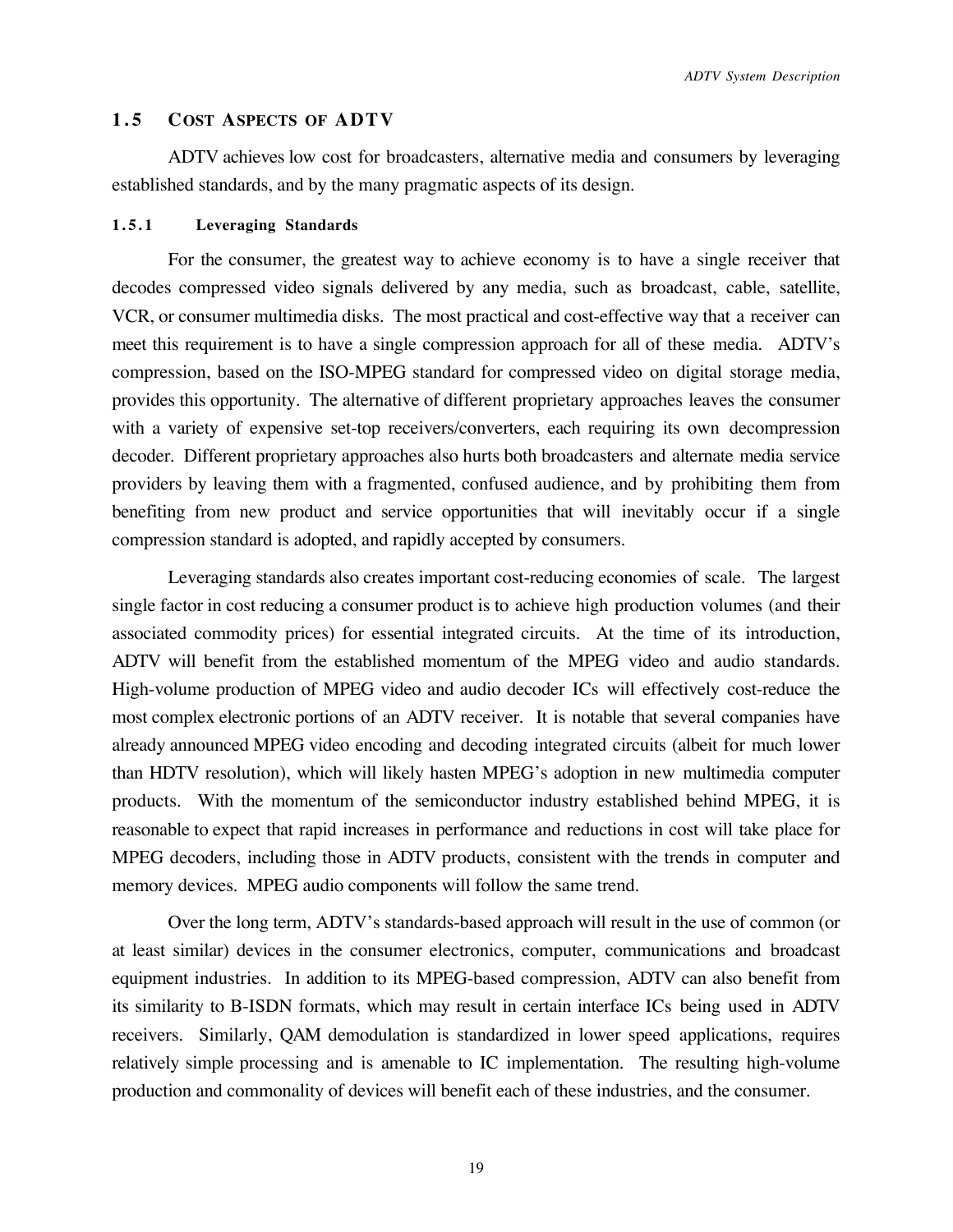<u>.</u>

### **1.5.2 Pragmatic Aspects of ADTV**

ADTV has been designed as a practical system. Many aspects of its design are a result of pragmatic considerations.

ADTV uses video formats that significantly reduce the cost and artifacts of transcoding between HDTV and NTSC in both the production studio and in combination (ADTV and NTSC) receivers. ADTV's nominal 1440 x 960 format with a 1050 line 2:1 interlaced, 59.94 fields per second raster, has the following advantages:

- A field rate identical to NTSC eliminates temporal artifacts and the need for frame synchronization memory.
- A 2:1 vertical resolution relationship with NTSC allows conversion with simple line repetition or interpolation.
- A 2:1 horizontal relationship with the 720 active pixels used in D1 digital recorders<sup>9</sup> allows conversion with simple pixel repetition or interpolation.
- The two frames of storage required for MPEG decoding are economically provided by two 16 Megabit memory devices.
- A 2:1 vertical relationship to NTSC allows cost-effective 2H scanning in the receiver.

ADTV's other formats preserve these advantages with essentially no additional cost. The presence of frame store memory for decompression allows frame rate conversion to be performed by appropriately repeating frames. Similarly, vertical scanning conversion can be performed in the receiver either by simple memory addressing and vertical deflection changes or by electronic zoom.

Memory, which is already commodity priced, is a significant component required in any HDTV receiver. An important virtue of ADTV's 1440 x 960 video format is that a single frame of luminance and chrominance pixels can be stored in 2 MegaBytes (one 16 Megabit memory chip). Since one of the ways that MPEG compression achieves its high picture quality is by using forward and backward motion compensation, at least two frames of storage are needed in an ADTV receiver. This capacity can be conveniently and economically provided by two 16 Megabit memory devices, which are projected to cost approximately \$13 each in 1996 (see Chapter 6).

ADTV's SS-QAM signal is designed with many practical considerations in mind. Its standard priority carrier is precisely four times the symbol rate (bandwidth) of its high priority carrier. This allows both carriers to be sampled with a clock that is reliably derived from the

<sup>&</sup>lt;sup>9</sup> This conforms to the CCIR Recommendation 601 component video sampling standard for 525-line systems.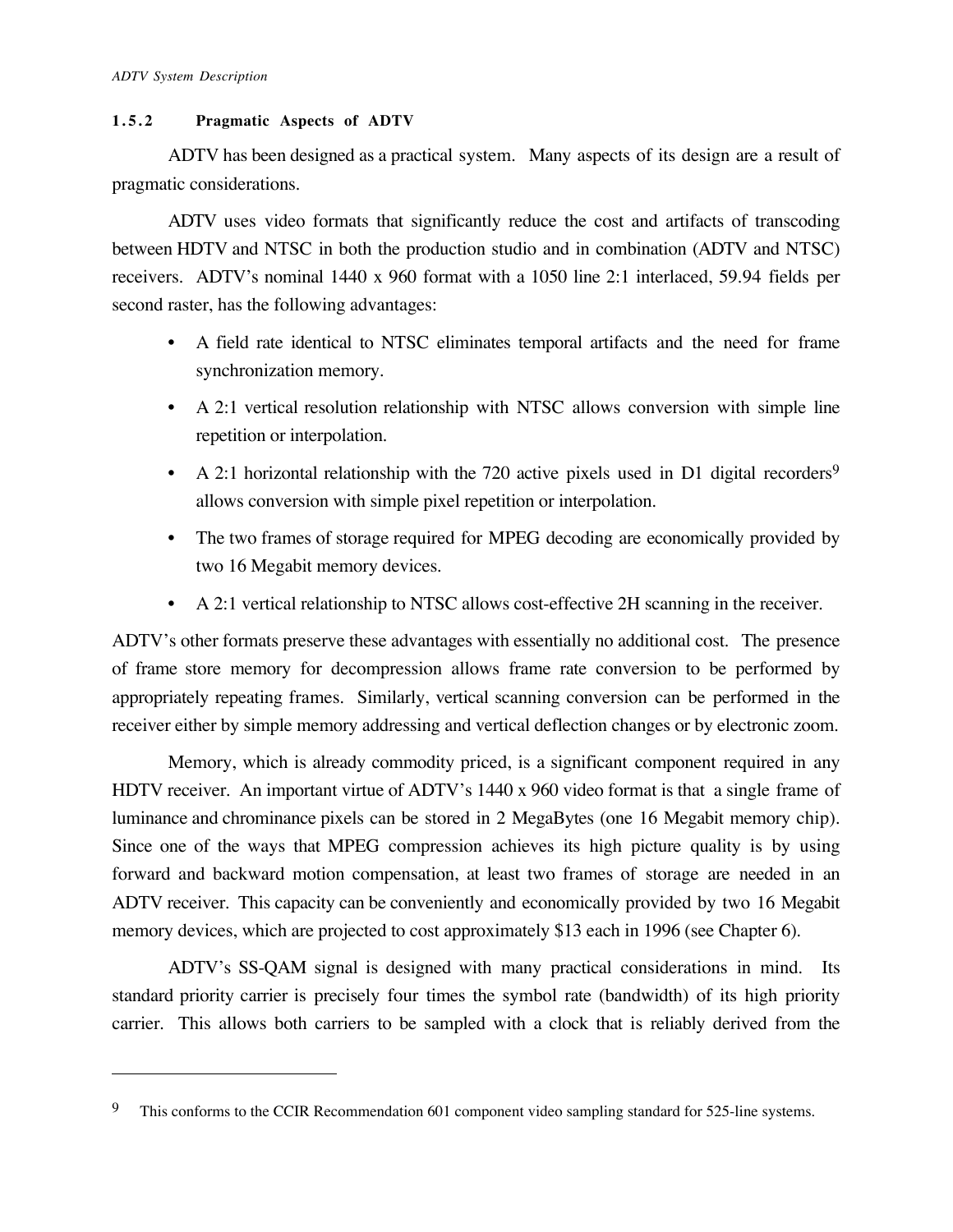higher-power HP carrier, as described in Chapter 4. It also allows cost-effective demodulator designs to be developed, including a single digital signal processor that is multiplexed to demodulate both carriers. SS-QAM's basic two-carrier structure also provides the framework for very low-cost receivers to decode only its narrowband high-priority carrier. Future improvements to ADTV compression encoding have the potential to make this a viable approach for receivers with some screen sizes and cost ranges.

### **1.6 SUMMARY**

When integrated together to form ADTV, MPEG++, Prioritized Data Transport, and Spectrally-Shaped QAM operate in unison to meet the unique demands of simulcasting. ADTV creatively combines the advantages of digital systems with important television reliability and robustness principles. Its High-Priority carrier ensures that synchronization, audio and a viewable picture are reliably delivered over its entire coverage area, even under severe transmission conditions. This graceful degradation characteristic allows ADTV to provide reliable and robust service to a coverage area that is defined by 90% time availability of the full-quality service that is delivered by its Standard-Priority carrier. In addition, ADTV's high immunity to NTSC cochannel interference prevents its coverage area from being eroded by signal penetration from closely-spaced NTSC stations. The result is that even with the reduced co-channel spacing required to accommodate most broadcasters with a simulcast channel, ADTV reliably delivers highquality HDTV pictures to a coverage area comparable to that of an NTSC station.

ADTV also provides a broad scope of features and services, allowing broadcasters to tailor services to specific markets. It has important interoperability capabilities that make it well-suited for broadcasters, alternative delivery media and applications beyond entertainment. ADTV also provides open-ended extensibility for introducing new features and services that are limited only by the imagination (and the data rate of the broadcast channel). With these characteristics, ADTV provides broadcasters with the ability to remain competitive in the 21st century.

ADTV is a cost-effective system that leverages standards and their associated production volumes to achieve low cost for broadcasters, alternative media and consumers. In the short term, ADTV benefits from the established production volume of components related to the standards that it leverages. In the long term, all users of the standards benefit from consumer production volumes of the components.

ADTV has many unique features that contribute to its performance, flexibility and cost attributes, as summarized in Table 1.1. The ATRC believes that these characteristics make Advanced Digital Television the best choice for an American HDTV simulcast system.

21